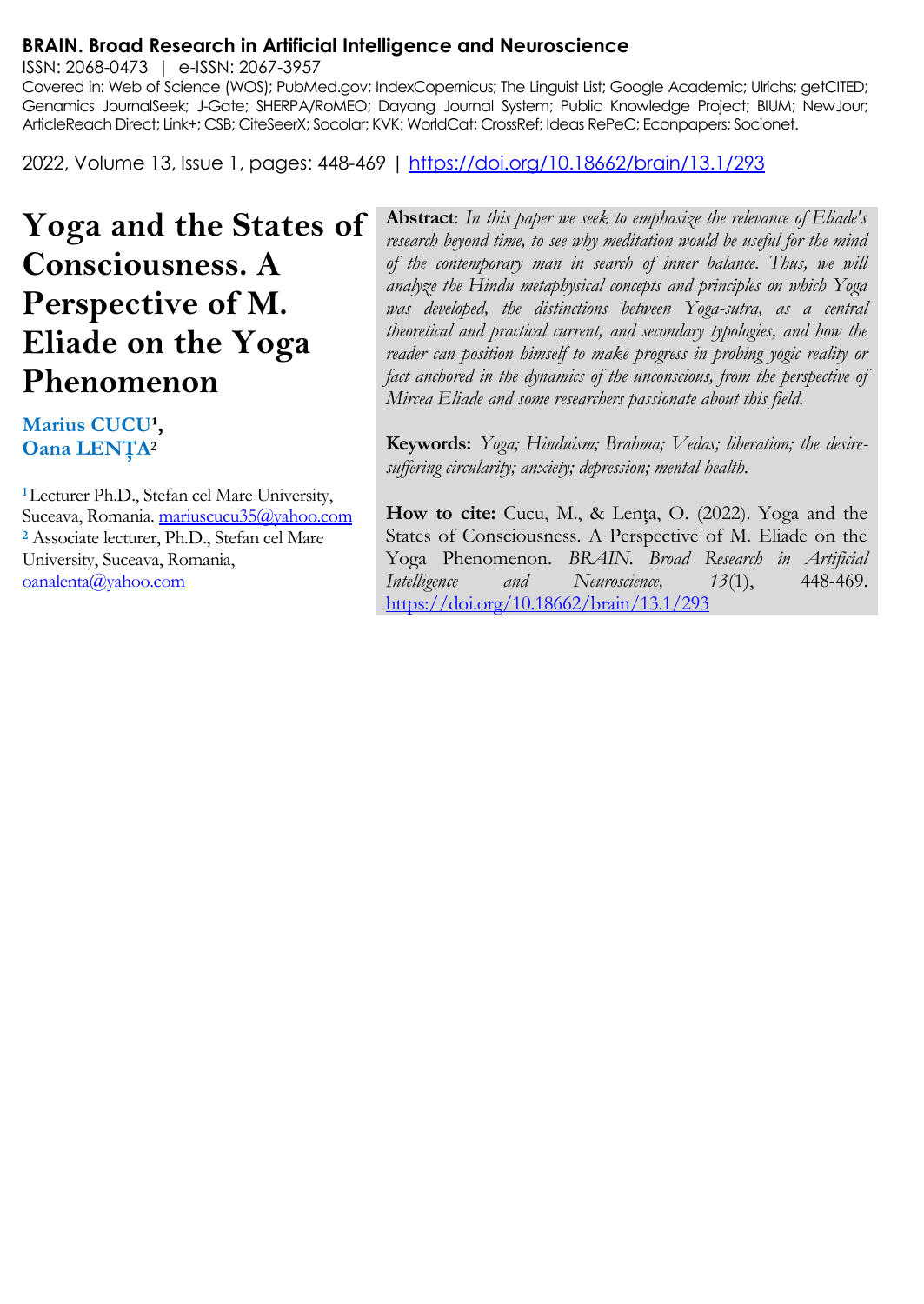#### **1. Introduction**

The human being has always been looking for well-being from multiple perspectives and has sought to avoid discomfort. Starting from the search for the satisfaction of basic needs to the fact of looking for higher ones, he has been eager to increase his quality of life on various levels, on a physical, cognitive, mental, spiritual level. Depending on the historical period, context, culture, man has prioritized either the balance and the collective well-being, or the individual one, or both of them (interconnected). The perception of the reality and, therefore, of the notion of good can undergo distortions also on the background of the reference to figures considered emblematic for the subject in question, but contrasting with the collective referential (majority group). The contemporary society, marked by multiple crises, felt both collectively and personally, offers the individual challenges that are often difficult to manage in terms of mental health. The health pandemic can lead to an anxiety pandemic. Anxiety can easily appear on the background of isolation, deprivation of social interaction with peers regardless of the age of the subject or his/her socio-professional status. Based on this background, social responsibility (e.g. from the perspective of public health) is an assumed and internalized value for some, for others a desideratum, and for another part of the population it is a burden, or an impersonal notion that they remember and appeal exclusively when it comes to meeting their own needs. Although the human being is supposed to adapt easily (gradually) to environmental changes, economic and social conditions, etc., he does not adapt as easily to situations that the mind cannot understand in terms of predictability, expectations, and logic from the perspective of one's own cultural information and the way in which reason processes newly provided information. Fear, which is extremely natural in the case of any unique situation that man has never faced and has not developed resilience, is what makes the individual often react unpredictably. Thus, the tension accumulated due to frustration and stress in the face of unknown situations is discharged in the form of various forms of revolt, indignation, aggression directed against oneself or others.

Stress, insomnia, panic attacks, depression, anxiety, heart problems, are more and more common both in times of crisis (such as the pandemic) and especially in the aftermath of these ones and they disrupt the mental balance with which the individual was familiar. Alternative therapies have gained ground when people have either lost hope or confidence in authority, in science, or are trying to combine them in order to improve their well-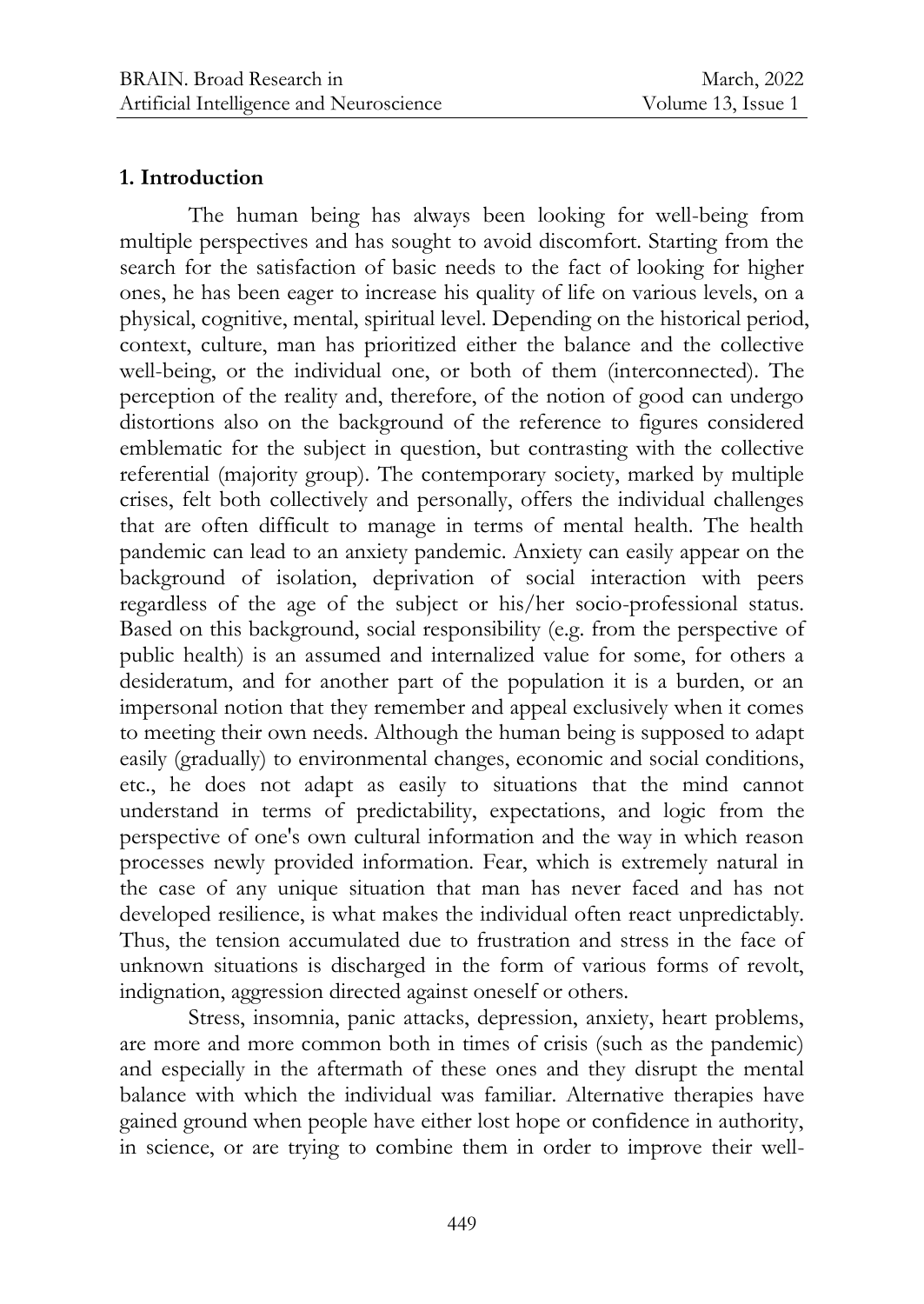being. Today, for example, meditation is seen by some as a fashion and can be misperceived, just as prayer can be misinterpreted (Breaz, 2020; Ciubotaru, 2020; Lacatus, 2020; Mitrea, 2021). Science and faith can be assumed in a balanced way (can go hand in hand) by / for a religious person, just as science and meditation can bring a superior state of comfort to others. The problem arises when one relies exclusively on the mystical factor, on miracles and ignores the achievements of the human mind in terms of evolution and scientific discoveries.

Some researchers believe, for example, that yoga practices can reach deep layers of the mind and consciousness if approached consistently and scientifically, that it would help control high blood pressure and improve symptoms of depression and anxiety in people with poststroke disability or the effectiveness of yoga in modifying risk factors for cardiovascular disease and metabolic syndrome (Cave, 1993; Chan et al., 2012; Chu et al., 2016; Lawrence et al., 2013; Lawrence et al., 2017; Thayabaranathan et al., 2017; Thayabaranathan et al., 2022), adjusting prenatal depression (Gong et al., 2015) as well as depression and anxiety of women (Javnbakht et al., 2009) or the frequency of asthma attacks (Freitas et al., 2013), could improve lipid control, improve lung function, could prevent anxiety and depression among hemodialysis patients (Tayyebi et al., 2011) adjusting for chronic pain, etc.; "There is also promising evidence for the use of yoga and meditation for mental health issues such as stress management, non-psychotic mood, high trait anxiety and generalized anxiety disorders and mild to moderate depression, usually as part of a multi disciplinary approach" (Penman et al., 2012). "Yoga has an effective role in reducing stress, anxiety, and depression that can be considered as complementary medicine and reduce the medical cost per treatment by reducing the use of drugs. Taking these aspects into account, the reason behind the effect of yoga on stress, anxiety, and depression is not clear for us and may be transient, and it is suggested that future studies are done to investigate the long-term effect of yoga on stress, anxiety, and depression" "[…] despite the popularity and the positive psychological and physiological effects of yoga, it is not widely studied to find to what extent it really prevents and treats mental disorders" (Shohani et al., 2018).

Seeing the increased interest that people manifest during this period for the works and courses of mindfullnes, etc., with some of them relying on neuroscience research (Thayabaranathan et al., 2018) that promotes meditation as a life way in order to achieve the inner balance, we tried to underline some ideas about the yoga phenomenon.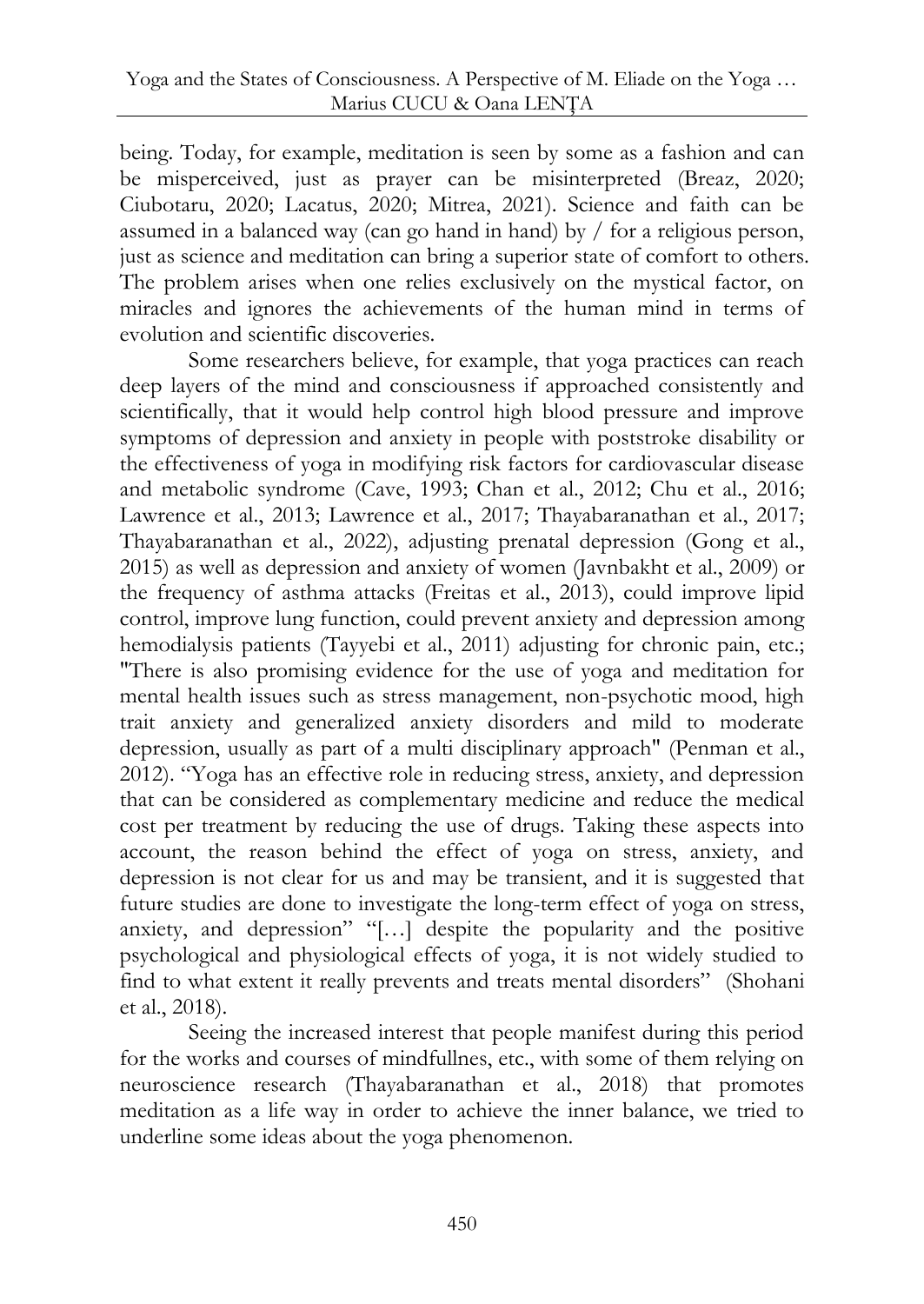Since it is such a vast field, we chose to pinpoint Mircea Eliade's perspective on what Yoga is, namely the way in which meditation affects direct knowledge and the relationship between meditation and knowledge, as proposed for interpretation by this thinker. We appeal to the interpretation of M. Eliade especially since we (the authors) do not have the quality to make valuable judgments about yoga and yoga practices because we are neither practitioners nor knowledgeable experts in this area of research, but only indirect observers.

## **2. Eliade and tackling the Yoga phenomenon within the hermeneutics of religions.**

Currently, one cannot refer to the hermeneutics and history of religions without evoking the name and work of Mircea Eliade. The Romanian scholar illustrated the course of the concerns related to the analysis of the religious phenomenon on the scale of the entire international scientific environment. The way in which the information was doubled by the capacity of interpretive sounding, determined, in his writings, the clear outline for the reading public of the phenomenon of understanding and clarification, of fluent, constant and open deepening of the related religious realities (Afloroaei, 2018). To Eliade, it is important that the reader's effort be focused on the interpretive area, often inviting him to individual questions and assumptions. Thus, the phenomenon of religious experience, regardless of the sacramental scenario in which it slipped, proves to be indeterminate and always subject to new approaches. From the initiation myths to the events of the primary revelation that laid the foundation of great religions, from the experience of the timeless sacred in the forms of tribal primitivism to the projection to transcendence through the chosen ones, a projection that is liturgically organized in the great religions, Eliade tried to describe these processes, that are pivotal for the destiny of mankind, inviting the reader to an initiatory journey through a dimension in which the unknown proves much broader than the strictly rational and cognitively quantifiable evidence. The Yoga phenomenon fits into this vast universe approached by Eliade from a position of historian but also of a hermeneutic, from the perspective of a theorist but also of a faithful practitioner.

## **2.1. Principles of the Yoga existential metaphysics.**

Eliade positioned the idea of the way of thinking and practicing the principles of Yoga in the broad framework of Indian spirituality. Thus, it is necessary, first of all, to mention the four primordial concepts around which the Indian religious and philosophical consciousness revolves. They are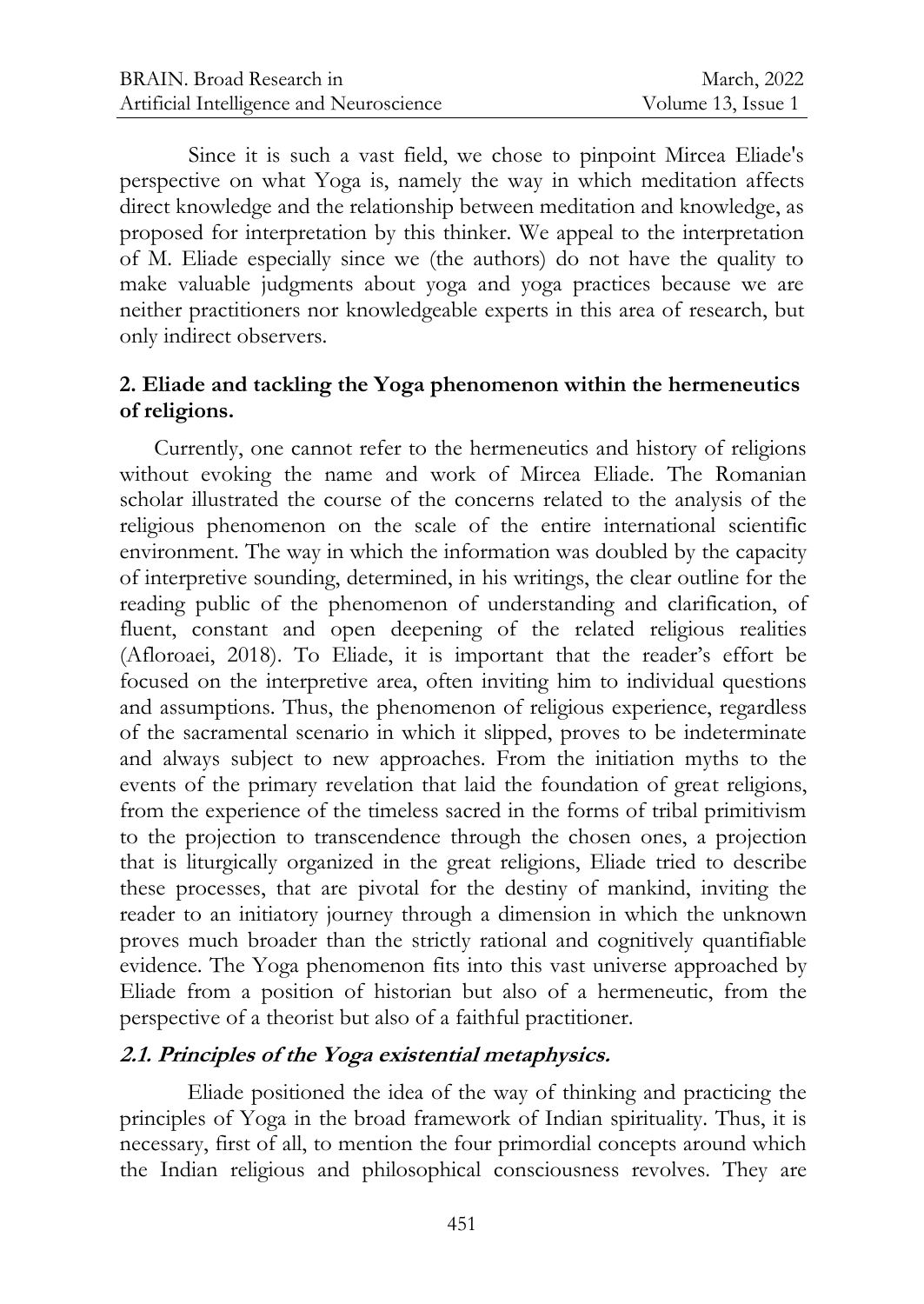*karman, māyā, nirvāņa* and *Yoga* (Eliade, 1993). The four concepts correspond to four principles of philosophical search, of metaphysical investigation. Thus, the first one aims at understanding the law of universal causality at the level of human actions and options. Every soul has a *karma*, that is, an accumulation of information that can be negative or positive, in relation to how it has acted, thought and felt, in relation to the choice of good or evil. Practically, causality expresses the implacable correlation between personal choices and the consequences of these choices, consequences that accumulate, like a hostile or beneficial environment on that particular consciousness, generating, at specific moments, inevitable concretisations. Therefore, no conscience can avoid the aftermath of its own choices and actions, if they have been bad, unless it manifests a total desire to reduce the karmic negative sediments (Eliade, 1993). The second principle belongs to the concept of māyā and is closely related to that of avidya. The term māyā means cosmic illusion and the term "avidya" refers to ignorance. As long as man performs negative deeds based on wrong thoughts, feelings, and choices, he will accumulate a dark karma that will keep him anchored in the low realms of materiality and ephemeral voluptuousness, that is, it will keep his conscience captive in the great illusion that is designated by the term "māyā". Lost in the immensity of this universal hypnosis, the consciousness loaded with a strongly negative karma will be permanently infused by a state of ignorance. A vicious circle of karma self-empowerment encompasses the consciousness that, without realizing it, slides into basal, telluric levels, farther from the supreme truth, from the light of Brahma, from *nirvāņa.* This is, in fact, the third key concept for the Indian thought, perceived by Eliade, as the generating factor of the principle that there is a supreme or absolute Reality, a pure Being, situated beyond the complexity of the ontological and gnoseological illusion generated by māyā. Transcendent, indeterminate, unconditional, immortal, this reality is the one towards which the individual consciousness, *Brahma Atman*, must aim, its ultimate goal being its reintegration into the great universal consciousness, *Brahama Brahma*. Man must, therefore, free himself from restraint in the mobility of the maya, but also from the pressure of negative karma. The redemption or liberation from the existential incidence of these annihilating factors of the Brahmanical light from consciousness can be accomplished only through discipline and the sacrifice of the act of meditation. Then comes into play the fourth key concept for Indian spirituality, namely the concept of Yoga. The principle that this concept generates and supports is that which indicates the possibility of liberation from māyā and under the pressure of karma through techniques of concentration and asceticism that must be practiced in a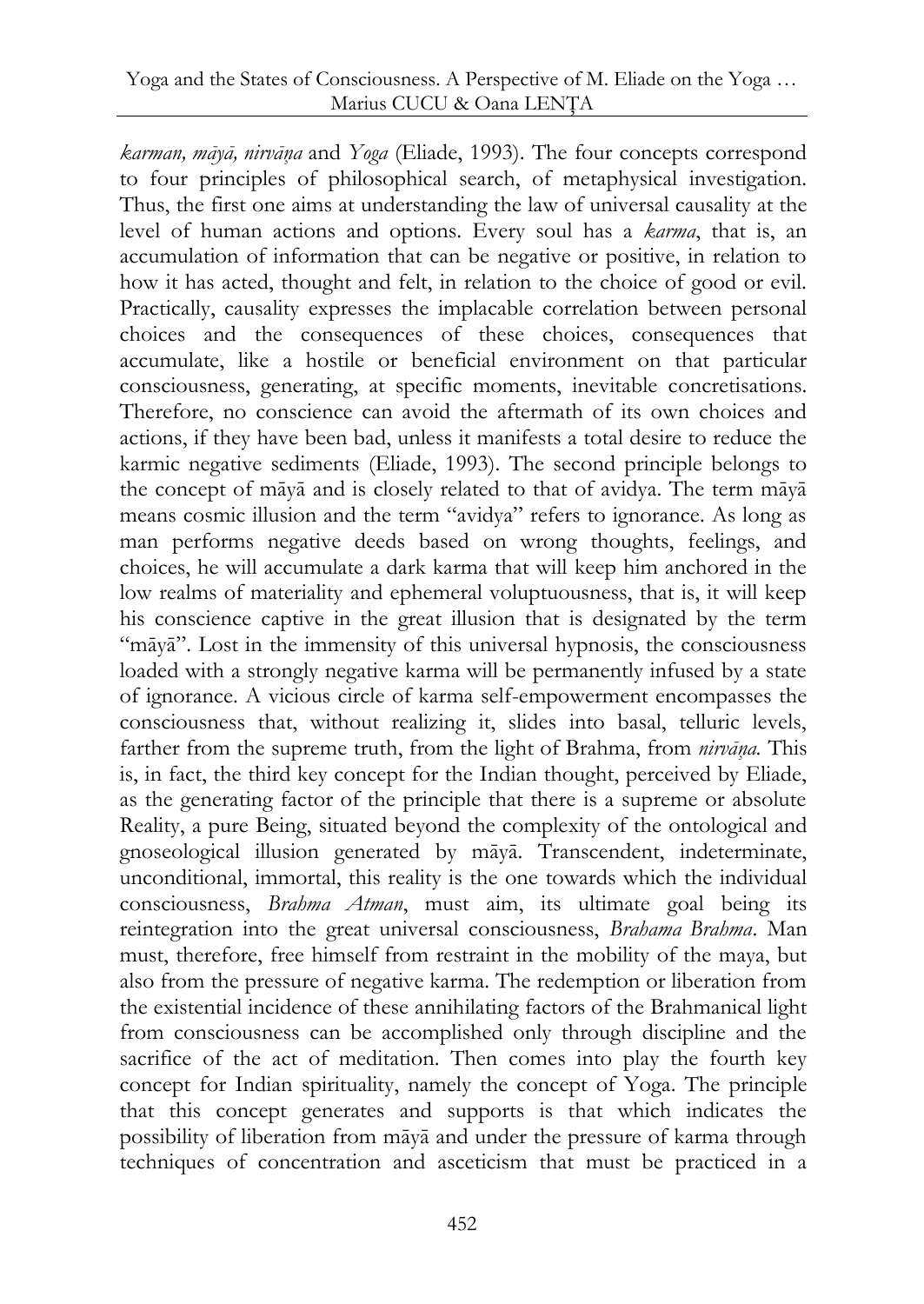disciplined and constant manner, techniques called mosksa or mutti. There is, therefore, according to this principle, the possibility of redemption and transcendence towards the absolute Being, but in order for it to become achievable for an individual consciousness it must assume the act of practicing Yoga indefinitely. Therefore, it is a question of a total, general attitude towards life, a certain way of life that does not allow the return to an existence dedicated to matter and perennial pleasures. Yoga would therefore designate the sum of these means, techniques, acts that are assumed by the one who chooses the ascetic path of liberation as the only path of his new life, life that has moved its centre of gravity from the sphere of the immanent to that of transcendence, that must be acquired through constant, unremitting effort (Eliade, 1993).

Eliade insisted, starting from these four principles of Indian spirituality, that for the sage of Vedas and Yoga practices, the concept of truth has primarily no gnoseological value, as is the case with Western thought. It has soteriological value. "In India, metaphysical knowledge always has a soteriological purpose. Therefore, only metaphysical knowledge (vidyā, jñāna, prajñā) is appreciated and sought, so the knowledge of the ultimate realities" (Eliade, 1992a; Eliade, 1993). Thus, the rational knowledge in itself, which can be exposed and framed in the registers of logical arguments, is less important than the act of liberation itself, of deliverance from the captivity of karma and the chains of consciousness in the relative structures of Maya. Eliade emphasized that for the Indian sage, it is not the acquisition and control of truth that matters, as in the case of the Western philosopher, but the act of liberating the conscience by subjecting it to the truth, by controlling it by the truth. This implies a transfiguration, a mutation at the level of the whole individual life, an assumption of an initiatory death in terms of the correlations with the immanent and the spatio-temporal, a clear division in relation to the ephemerality and a rebirth to an unconditional way of existence, in which the symbiosis between individual and universal Brahma is lived to the fullest (Eliade, 1992b). "Through 'knowledge' man 'awakens', freeing himself from the illusions of the world of phenomena. "By knowledge" means: by the practice of retreat - which will have the effect of making him find his own center, to coincide with "his true spirit" (purușa, atman). Knowledge is thus transformed into meditation, and metaphysics becomes soterology" (Eliade, 1992a).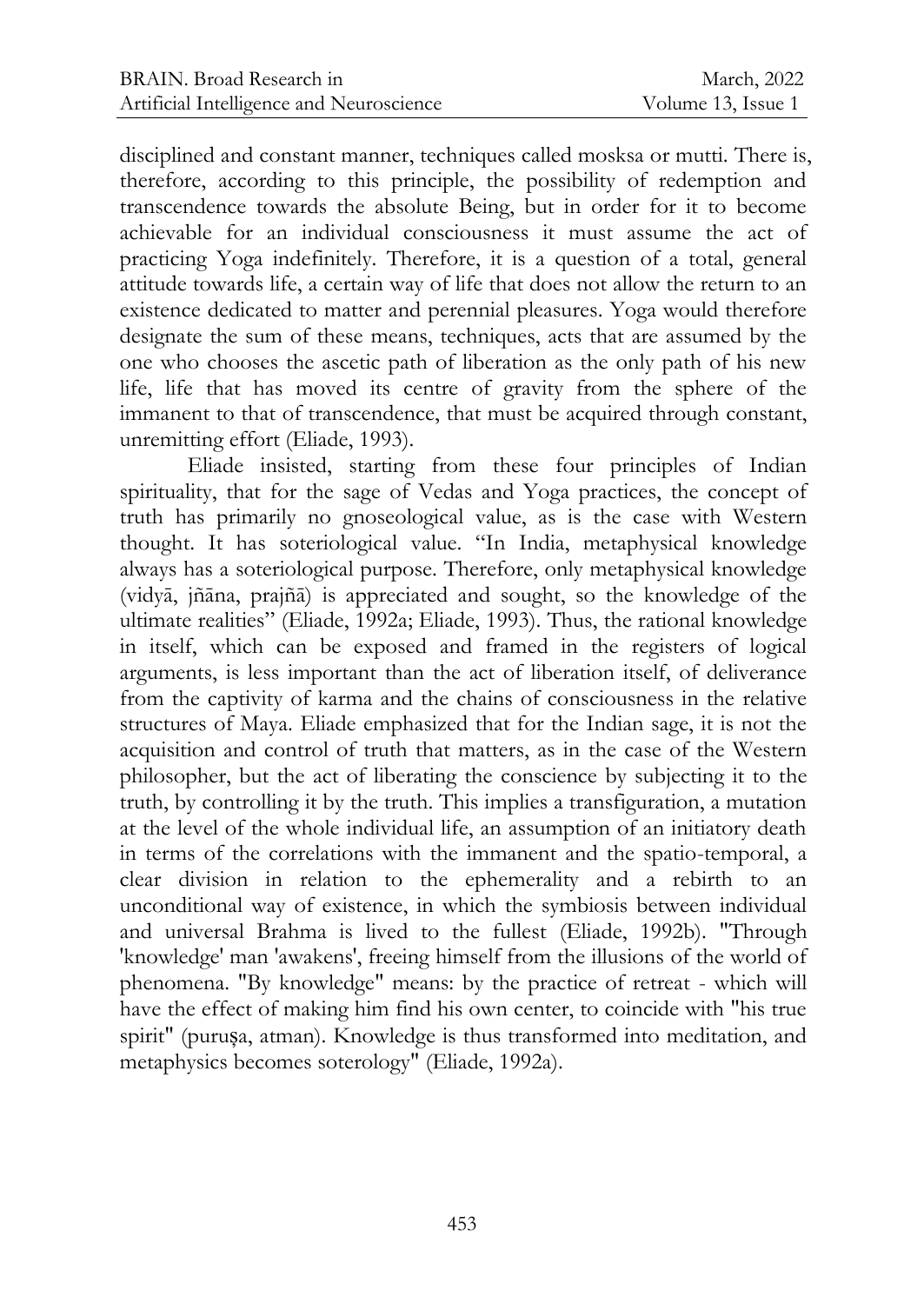## **3. Classical Yoga and secondary typologies. Meaning and terminology.**

The word *Yoga* is derived from the term *yuj* which means to hold together, to gather, to put in the yoke. From this term is also derived the Latin verb *jungere*, *jungum* and from it, the English verb *yoke* (Eliade, 1993). Therefore, it seems that the original terminology from which the word *Yoga* derived was to describe a state of discipline, and control of our psyche and body (Eliade, 1992a). Yoga also means "either a mystical union of the soul with the divine, or a restoration of the ultimate, autonomous selfconsciousness, unaltered by the mental experience" (Eliade, 1992b).

"Yoga is an ancient Eastern philosophy of living that includes techniques such as physical postures (asana), breathing practices (pranayama), meditation and relaxation, moral codes and other practices. Together, these practices are said to provide a path to self-realization, or union between the individual and the universal consciousness. In Western society, aspects of yoga are commonly practiced for exercise, relaxation or for their therapeutic potential" (Penman et al.*,* 2012).

This placement under "obedience" (and listening to the inner self) can be achieved through asceticism and meditation techniques. Basically, the instability of thoughts and emotions is brought under control only through exercise and perseverance of self-control. This effort cannot be fulfilled suddenly, it must be staged, developed progressively and this dosage of selfcontrol required discipline and the organization and dosing of one's own psychic energy resources (Sandu, 2008; 2021).

Eliade pointed out that the basic elements of Yoga meditation techniques as well as the fundamental components of Yoga philosophy are concentrated in what is called *Classical Yoga*, a system proposed by *Pantajali* in his work *Yoga-Sūtra*. The complexity of the Yoga phenomenon has inevitably led to the formation of secondary levels of theoretical and practical development, so that various schools and directions have emerged. They became popular among Yoga followers who have not taken a systematic approach to the concept and have emphasized only on the constant practice of meditation and meditation exercises (Eliade, 1992a).

Some of these directions have adopted elements of mysticism or magic. To Eliade, this is justifiable because of the central metaphysical vein of Yoga. In essence, as the Romanian scientist points out, a consciousness cannot gain control over its own instinctual impulses and disturbances, as well as over the destabilizing influences of the mechanics of body biology unless it first forces itself to give up its projection and anchor in the immanent dimension of space and time. The act of renouncing and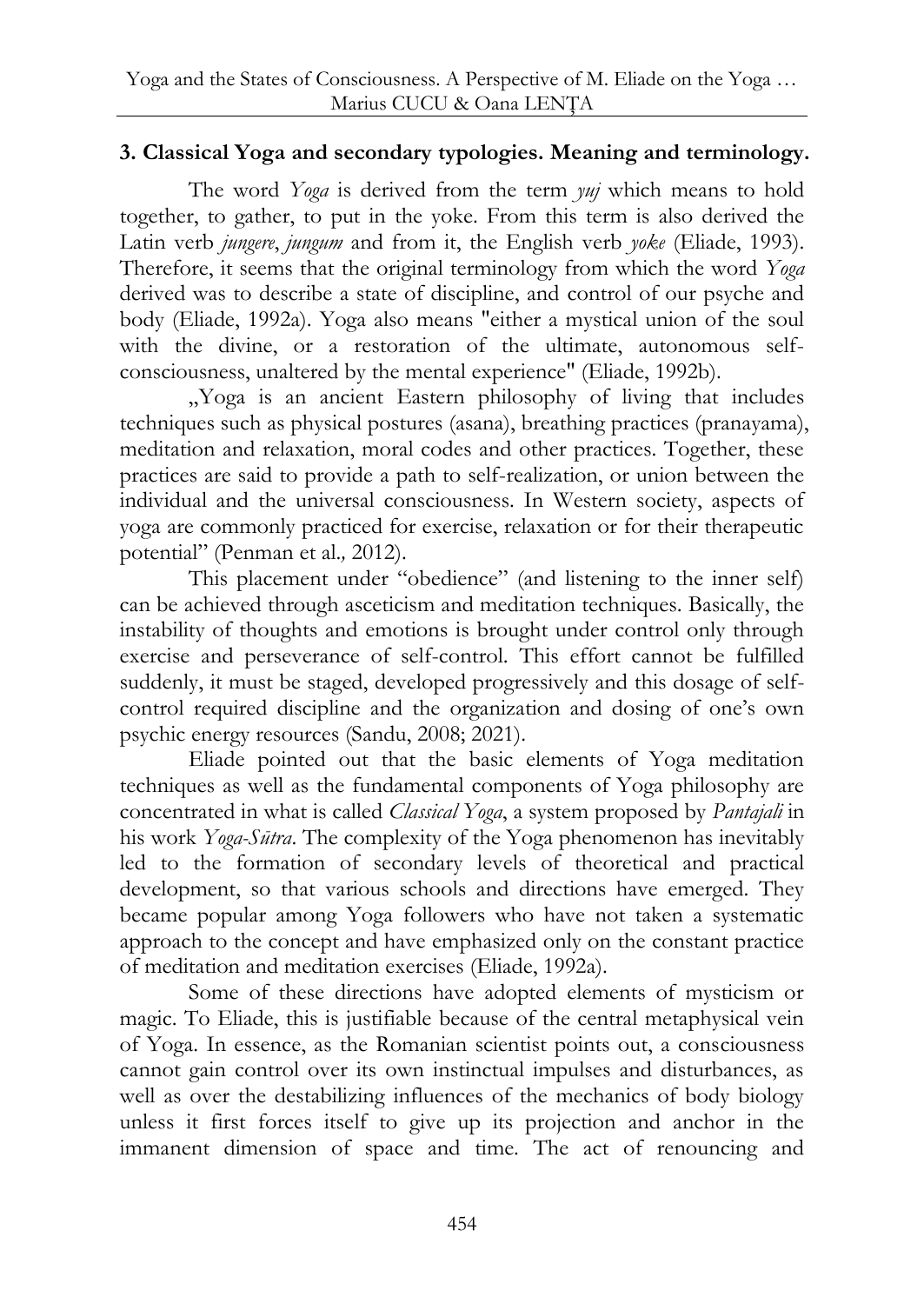withdrawing consciousness from the constant relations to the imperatives of ephemeral existence presupposes the self-sacrificing capacity that imposes its distancing and resurrection from its own spiritual evolution. This gesture of resurrection in the sense of initiatory rebirth amid self-sacrifice justifies major compatibilities between the experience of Yoga practices and the mystical experience. If Yoga signifies the initial act of tying and bringing together thoughts and emotions from their chaotic scattering, then this approach can only be achieved through the prior act of withdrawal from the disturbing dynamics of urban existence. Only through the act of withdrawal and rejection in the face of everyday "normality", through the act of emancipation from the world, as Eliade calls it, can the foundations for selfcontrol be stabilized. Therefore, before seeking divine support, classical Yoga mentions the adherence to the belief in Divinity, (Deussen, 1992) unlike other secondary developments of the atheist Yoga doctrine, the one who desires to become an ascetic must assume the exercise of self-control based on the radicalism of a detachment from the profane world. The effort of the autonomous man, the self-discipline and the concentration of thoughts and emotions can be the intermediate stage between the separation from the sphere of the profane space and time and the integration in the absolute universal consciousness. The similarity with the philosophical and mystical vision of Tantrism or with the metaphysical and symbolic openings of alchemy is revealed, according to Eliade, in the assumption by classical Yoga of the idea of spiritual initiation and guidance. Thus, for the beginner, the most appropriate status is that of apprentice, disciple of a master, called guru. Thus, the path of the evolution of consciousness from the profane phase to the sacredness of full self-control must be carefully observed and corrected by a spiritual master, a teacher who must be obeyed by the disciple. The very state of obedience is a decisive step in this evolutionary process. The similarities with the spiritual path proposed by other schools and religious traditions are obvious. The archaic symbolism of initiation makes its presence felt especially by the yogin's assumption of the acquisition of a *new mystical body*, a formula also found in alchemical thinking. In fact, the phenomenon of spiritual rebirth is targeted in this context, the yogin being the one who is born twice, according to the Brahmanical expressions and the Vedic tradition from which the Yoga school derives. As soon as he gets this new spiritual attire, this new complex of physical and mental attitude, the yogin can access transcendence through the constant exercise of control and meditation. The philosophy of Yoga is known from the beginning in the Indian tradition as *Yoga-darsana*, the term *darsana* meaning vision, sight but also point of approach, perspective. At the etymological basis of this term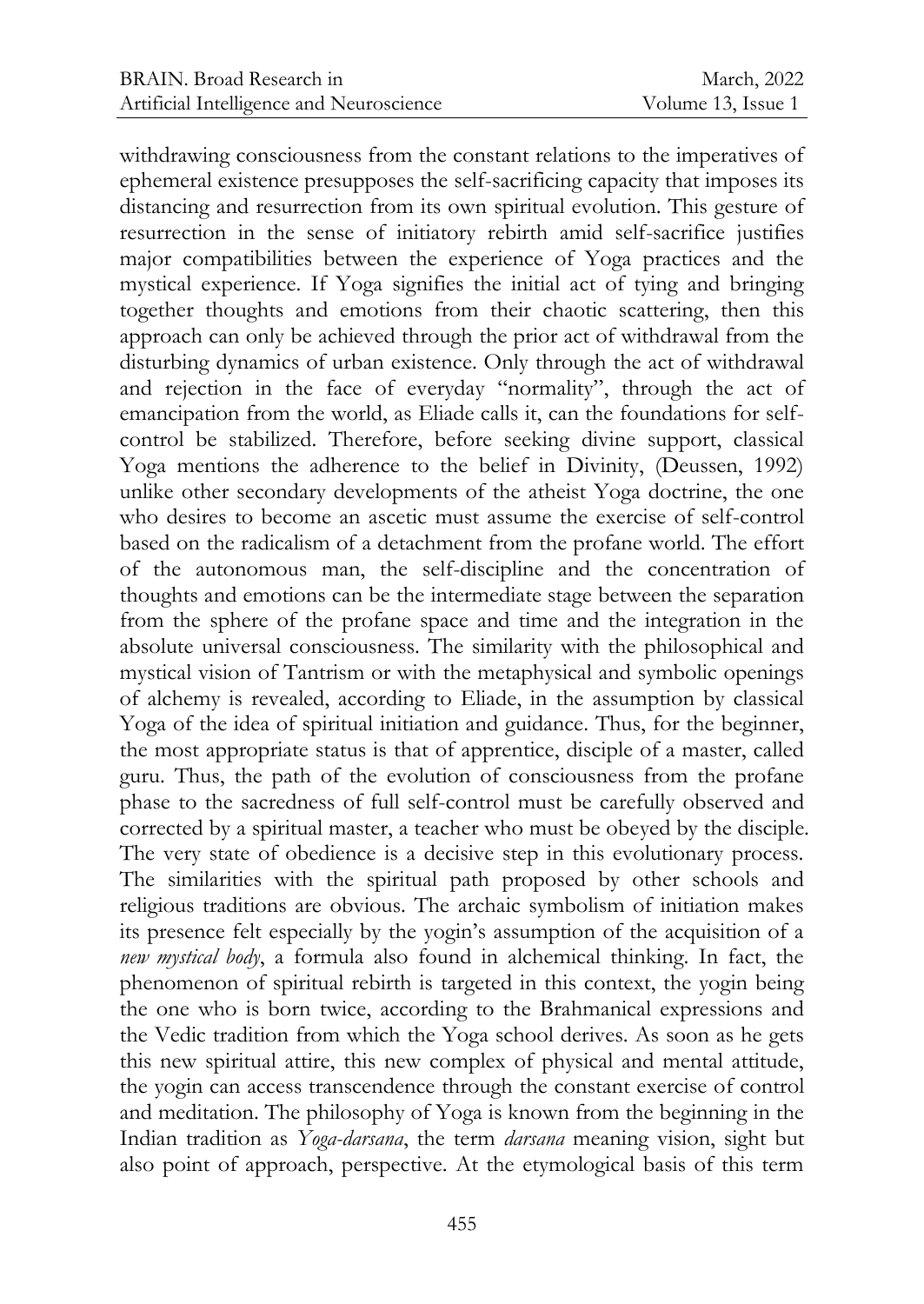one can identify the lexical particle *drs* which designates the idea of vision. The fact that the centre of gravity of this concept and, implicitly of the philosophy of Yoga, is the act of vision, of revealing the truth, of understanding the access to transcendence, does not imply, as Eliade claims, a possible definition of this type of philosophy as a totally mystical one. On the contrary, the logical argumentation, the analytical discourse are present and are permanently included in the act of initiation, but the approach of revelation or, more precisely, of enlightenment occupies a central place. Without this essential moment, the whole argumentative and logical architecture proves to be similar to the sophisticated efforts of the ancient Greeks. The concept of enlightenment pervades, like a central axis, the whole philosophy of Yoga, a philosophy exposed in the form of a system in Yoga-Sūtra proposed by Pantajali. (Eliade & Culianu, 1993) Within this system, he manages to condense ascetic practices, meditation techniques, self-control formulas, and expose them in an organized way. But, as he himself admits, all this information is not the result of his own study, but the product of a long time in which Indian spirituality developed an impressive number of ascetic practices. These efforts found their organized expression in Pantajali's work, which is a collection of the most representative meditation and control techniques practiced in Yoga. The presentation of this information was doubled by a reconsideration of the key concepts of the *Samkhya* philosophy, a philosophy that is considered the conceptual framework for classical Yoga. Pantajali's intervention in this philosophy consists mainly in the introduction of the obvious theism, the metaphysics of Samkhya not being until then prone to recognizing and postulating the existence of a proper Divinity. Within the philosophy of Yoga is, therefore, introduced as the ultimate landmark of meditation efforts, the closeness of the ascetic consciousness to the absolute divine consciousness, namely *Isvara*. The principle of the symbiosis between individual Brahma and universal Brahma, between Brahma Atman and Brahma Brahma acquires, for the first time in Indian spirituality, a clear relation to the existence and grace of a supreme deity (Eliade, 1993).

Yoga has been regarded by the Brahmanical tradition as one of the six orthodox philosophical doctrines, that is, accepted as representative of the Brahmanical spirit. Unlike Buddhism or Jainism, it never faced the charge of heresy. Classical Yoga or Yoga-sūtra, systematized by Patañjali, has been recognized as the most representative school for the whole movement. The other secondary directions, less officially assumed, belonging to the popular meditation practices were later integrated, undergoing various modifications and adaptations. Yoga formulated by Patañjali's conceptual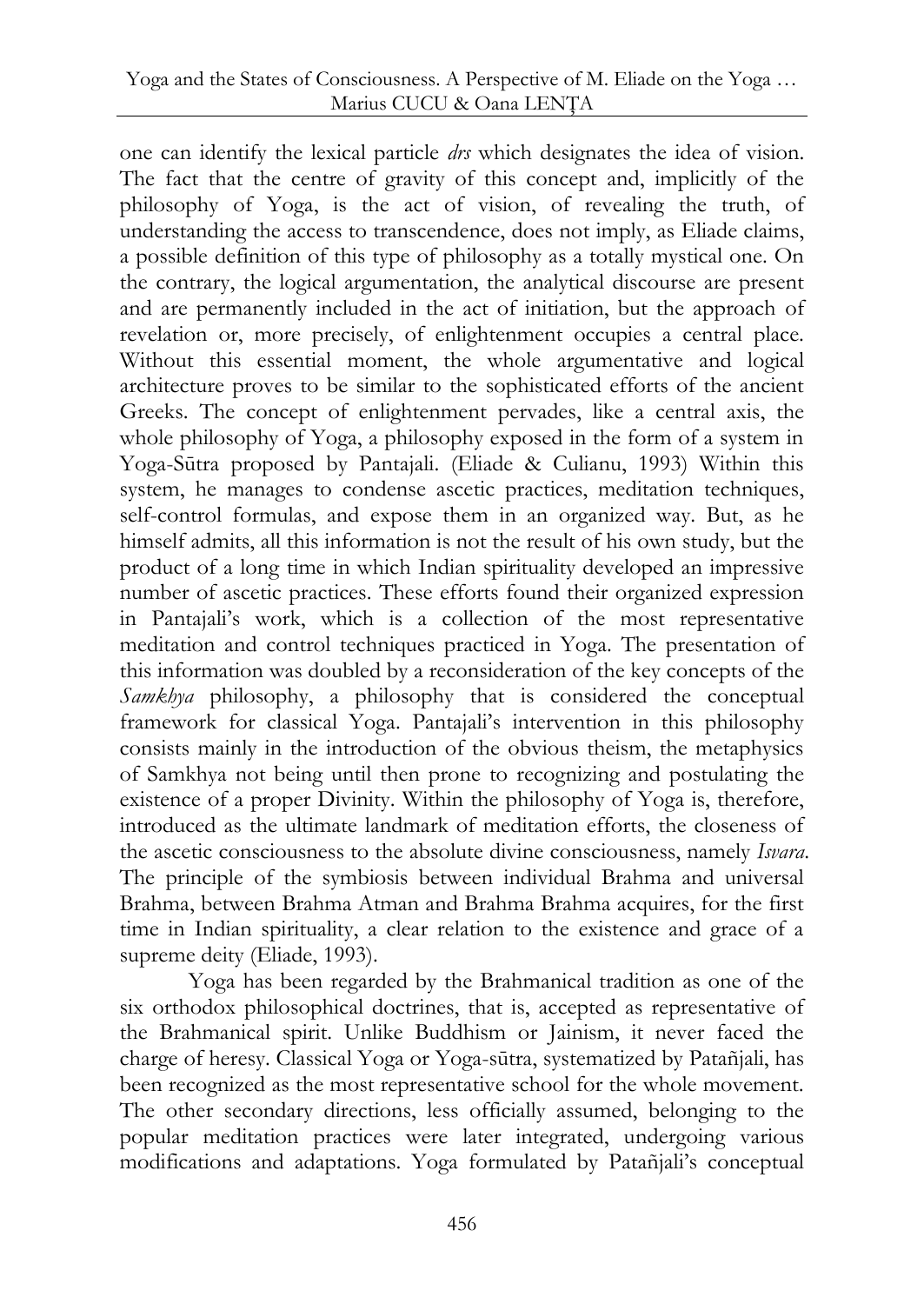organization has become the best known in Western culture, being accepted as the most representative formula for the entire yoga school of India. From the point of view of conceptual systematization, Yoga-sūtra developed by Patañjali, consists of four central chapters, four pillars containing decisive theoretical and technical landmarks. Thus, the first chapter or the first book contains 51 aphorisms or sutras and refers to the ability to achieve yogic ecstasy, the second book consists of 55 aphorisms and is called the chapter on accomplishment, the third book, also consisting of 55 aphorisms, deals with the problem of miraculous powers, the capacity and efforts devoted to their acquisition and chapter four focuses on the discussion on the approach of isolating the ascetic and includes 34 aphorisms. The whole work is a systematized compilation of ancient techniques and teachings, with the author restraining himself from bringing major changes to its content. Moreover, it is part of the tradition of authors who proposed texts dedicated to Brahmanical philosophies, a tradition that involved taking the data already present in the Vedic traditions and organizing them, systematizing the metaphysical and empirical content to clarify and improve the impact on new disciples and their possibility of didactic-informational assimilation (Eliade, 1992a). To Eliade, Yoga and the philosophy that has constantly revolved around its primordial concepts and techniques cannot be understood if their analysis is reduced to historical expressions, to the moments of appearance and development of this spiritual phenomenon or only to the investigation of its fundamental texts. Only the appeal to hermeneutic research, research requested and applied by Eliade for the whole range of religious manifestations of mankind, can open to the metaphysical foundations of the theoretical and practical complex represented by the Yoga movement. In this sense, Yoga must be seen as a *fact* and the dimension of yogic indulgence as a *reality*. But to Eliade, the notions of *fact* and *reality* have other valences, in the dimension of spiritual living and experiences, than those manifested in the framework of the profane world. They show a continuity that is slipped into a common framework that seems untouched by temporary developments. This explains the substantiality of the Yoga phenomenon with the whole Vedic tradition that is lost in an extremely distant past. In support of this finding, Paul Deussen, a leading name for Orientalist research, points to the eight decisive articles for the entire yogic philosophical system, pointing out that the last five of these articles are already present in several Upanisadic passages, much older than the attestation of Yoga practice. The eight articles, called *anga*, are listed as follows: *yama* or the principle of discipline in behaviour, *niyama* or self-discipline through asceticism, purification of bodily impulses at the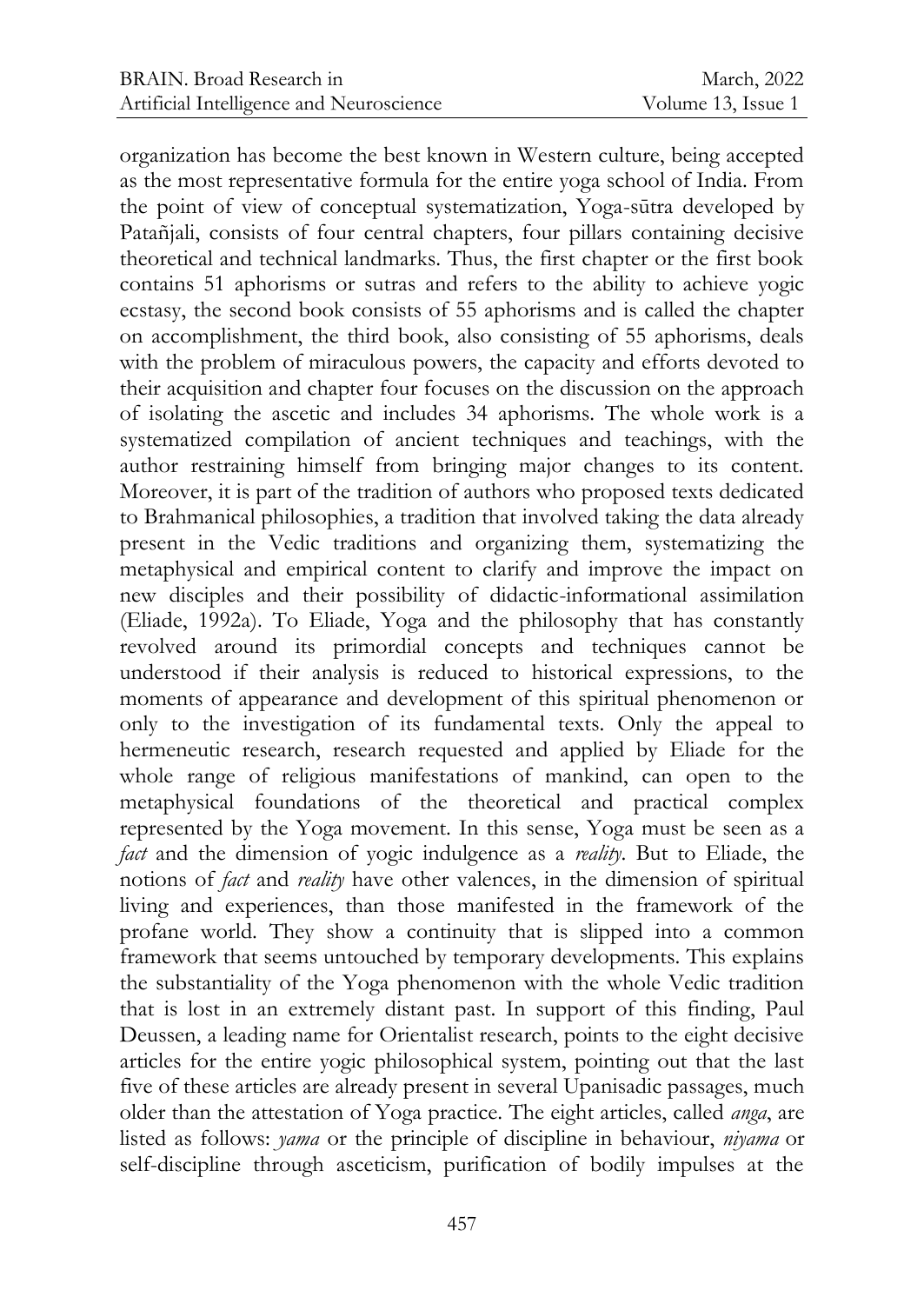mental level, *asanam* or sitting, body position discipline, *pranayama* or breath control, *pratyahara* or withdrawal of sense organs, *dharana* or fixation of attention, *dhyanama* or meditation and *samadhi*, full absorption of thought in the dimension of meditation (Deussen, 2007). The belonging of more than half of this code of the yogin to a much older tradition, the Vedic and Upanishad one, comes to confirm, therefore, not only the belonging of Yoga to a much larger and more distant historical spiritual block but also the assumption of these practices as techniques that were related to what Eliade called the experience of the sacred.

# **4. Peculiarities of the interpretive approach of Yoga theory and practices.**

The historical and religious interpretation and the hermeneutic discussion are the methods by which, according to Eliade, a fact and a spiritual reality can be accessed in their deep meanings. The fact can be, according to the hermeneutic of religions, any experience of the sacred and any subsequent form of its interpretation. Whether we refer to a concrete historical moment, to the interval of a revelation or to the proposal of a text postulated as sacred, all these occurrences are, ultimately, epiphanic expressions, interventions of the sacred in the profane, projections of unconscious collective or individual mobility, towards the spatial and temporal continuum. These facts, in the sense given by Eliade to this term, constitute the essential content for the historical and religious interpretation which is able to capture multiple correlations and interferences between their manifestations, the substantial relations that make them components of a common religious background, regardless of different historical and geographical affiliation. By addressing this universal framework, this theme of the many religious deeds of mankind, the hermeneutic can have access not only to a superior understanding of their phenomenal structure but also to the foundations of evolution, development, survival or degeneration of the message they originally proposed and postulated to the whole mankind. At the same time, in order to grasp and interpret in depth the facts and the religious reality behind and underlying them, a constant *philosophical discussion* is required, as Eliade calls it, a discussion that proposes a hermeneutic analysis of concepts, terms at stake in a initial religious experience as well as the manifestation of this frontier experience. The philosophical discussion is also the method by which unilateralism in the interpretation of a religious phenomenon can be avoided. Yoga has such a peculiarity, it is spread in many directions, schools, conceptualizations and applications that the hermeneutic should not be limited to classical Yoga described by Patañjali.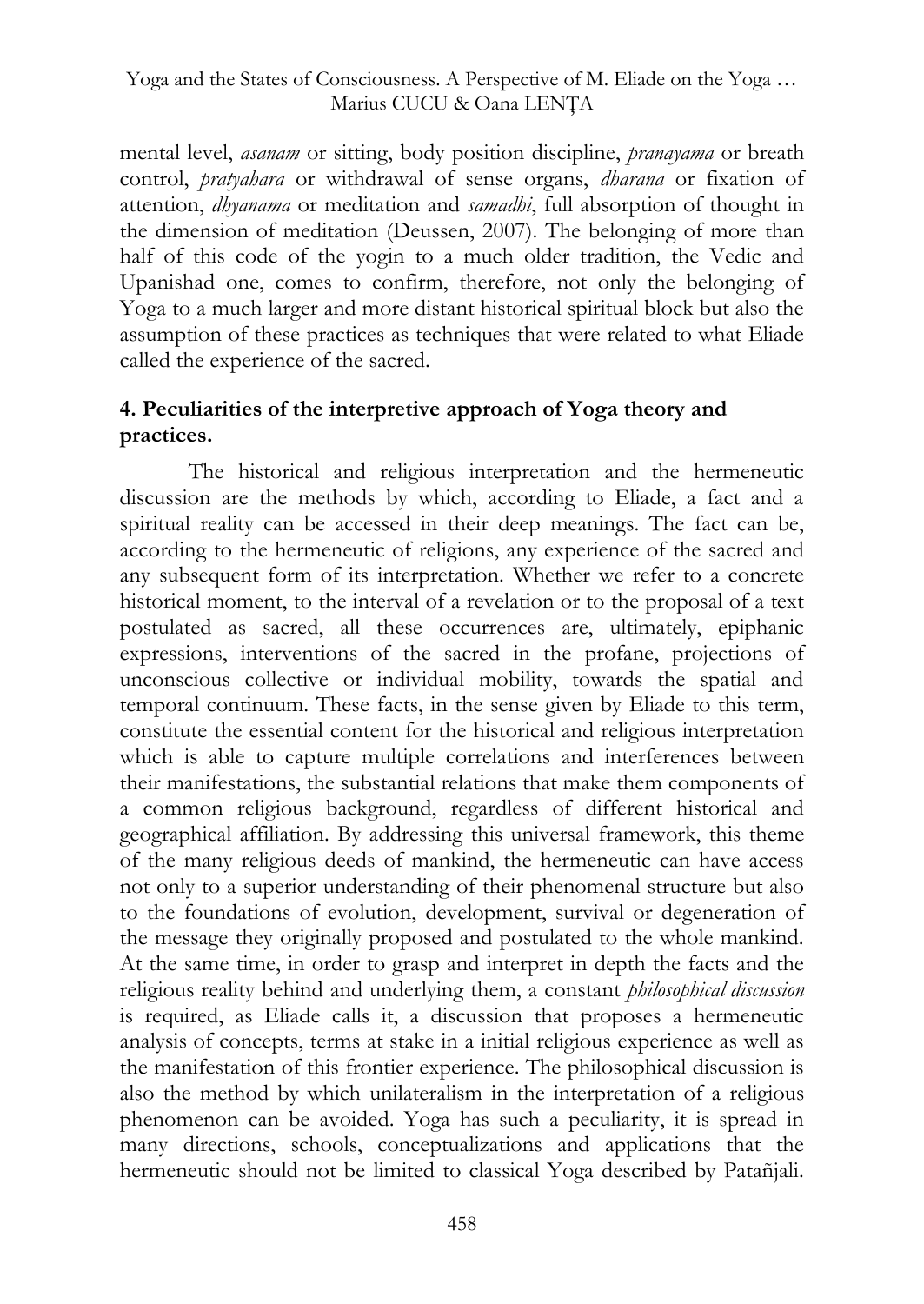(Eliade, 1992a) Another danger that can block a proper interpretation of the spiritual facts related to the discipline of Yoga is the informational and unconscious baggage of the Western hermeneutics. He can inaugurate his interpretive approach being dominated by the landmarks and reflections of the culture from which he comes as well as by the religious perspectives, the mentality and the vision of the western spirituality. This preliminary framework can lead to a misinterpretation of the substance of the phenomenon under scrutiny. For this reason, the need for philosophical discussion, for hermeneutical issues that give way to other perspectives and data than those that are part of the initial training of the researcher, is all the more evident. Eliade argued that for the hermeneutic approach to the Yoga phenomenon a detachment from Western tradition and knowledge had to be made, requiring the effort of a psychological permutation, a transposition into the spiritual position of the yogin, perhaps not coincidentally Eliade himself being not only a hermeneut, but also a practitioner of Yoga techniques. The temperamental typology of the interpreter plays an important role in directing the hermeneutic discourse at the level of the Yoga phenomenon. Thus, an *extrospective* interpreter could insist on the concrete, historical data of the evolution of Yoga schools, on the information dating the life of the great masters and disciples, on the appearance and development of specific terminologies and techniques, on ascetic radicalism, on chronologies and divisions of secondary schools that revolved around the central direction represented by classical Yoga, on the survival of primitive religious themes and the ways of taking over and adapting external mystical influences. Instead, an *introspective* interpreter would seek to avoid processing such a multitude of data and will focus his analysis on the actual experience of Yoga, on the mental state and the evolution of the contemplator's capacity for meditation and practice, on his vision of the way in which emotions can be controlled with the dynamics of thoughts, the corporality becoming an instrument in the evolutionary process of self-control and spiritual leap into the supreme state of *Nirvana*. In Eliade's opinion, both approaches, both specific to the extrospective interpreter and those belonging to the introspective analyst, must be taken as ways of understanding and deepening the phenomenon of Yoga. If we only accept the effort of the extrospective interpreter, then the result will be a series of data, historical information and statistics that will give us an overview of the historical phenomenon that was and is Yoga. If, instead, we only accept the contribution of the introspective hermeneutic, then we will witness the proposal of a strictly theosophical vision, an argumentative system that will describe the Yoga phenomenon detached from the context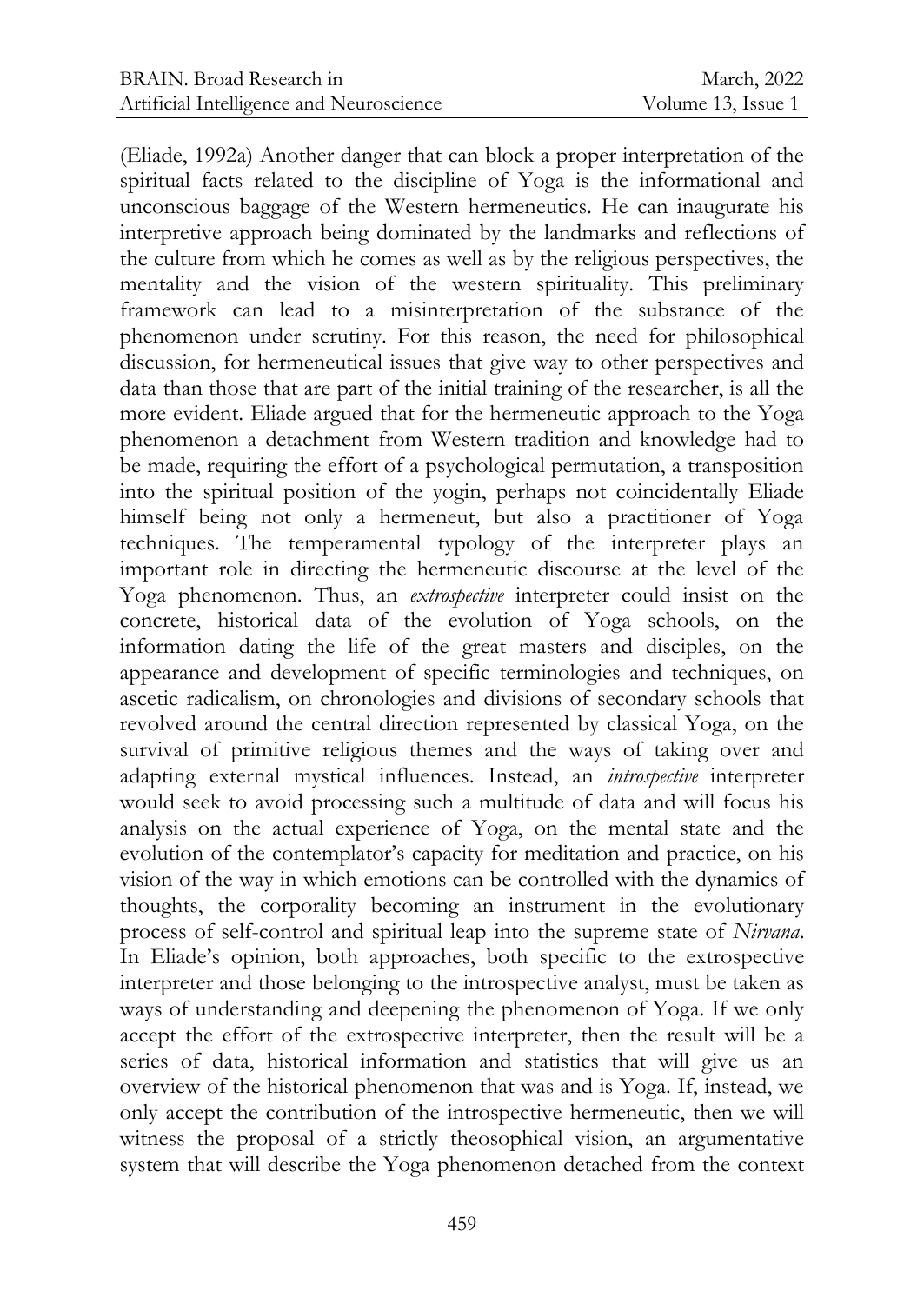of universal culture and the global religious experience of mankind. In Eliade's opinion, both approaches balance and complement each other, the symbiosis between them leading to a more comprehensive picture meant to provide a real perspective on both the spiritual *fact* of Yoga and the experience by its followers of the related religious *reality*. Eliade compared the difference between extrospective and introspective hermeneutics with the distinction between geometry and algebra. In the first one, the analysis of form predominates, in the second one the research of content. The two must balance each other and work together for the evolution of the investigation as a whole towards the proposed common goal. In fact, as Eliade points out, the distinction between extrospective and introspective is a general human psychological characteristic, the two typologies balancing and compensating each other. Pantajali himself, as the one who systematized the conceptualism of classical Yoga, tried a symbiosis between the extrospective and the introspective approach of the traditional Yoga texts. Thus, on the one hand he succeeded in constructing a clear image of the place and purpose of this discipline in the landscape of Brahmanical spirituality, on the other hand he described the internal functionalities of the yogic emotional and mental experience.

From the perspective of the hermeneutics of the religions developed by Eliade, any religious approach, regardless of its belonging to a certain ritual system, is based on the motivation to take the individual consciousness back to the level of universal consciousness. This resettlement or reordering constitutes a recovery of a major loss from an ancestral time, a cancellation of a major deficiency that determined the anchoring of the human being in the circularity of the mutual emphasizing between suffering and desire. The religious unrest, the turmoil, and the ritualistic tensions embodied in selfsacrifice, penitence, and the imposition of radical restrictions on primordial instincts essentially aim at the phenomenality of detachment or fall from the initial harmony and the decisive attempt to recover this inaugural collapse for the temporal life, subject to intense desire and suffering. Eliade mentioned here the term malaise as the concept that describes the state of nostalgia for an area of the super-temporal where individual consciousness was integrated into the harmonious totality of cosmic energy. In essence, all the great religions slip their essential messages into the area of the promise of a rediscovery of the initial happiness, an Edenic state situated outside the insoluble evolutions of time. The assumption and practice of the religious ritual indisputably involves a social side, ensuring the stability of norms and the preservation of the human community. In the absence of these ethical imperatives, the instinctual nature would gain devastating proportions from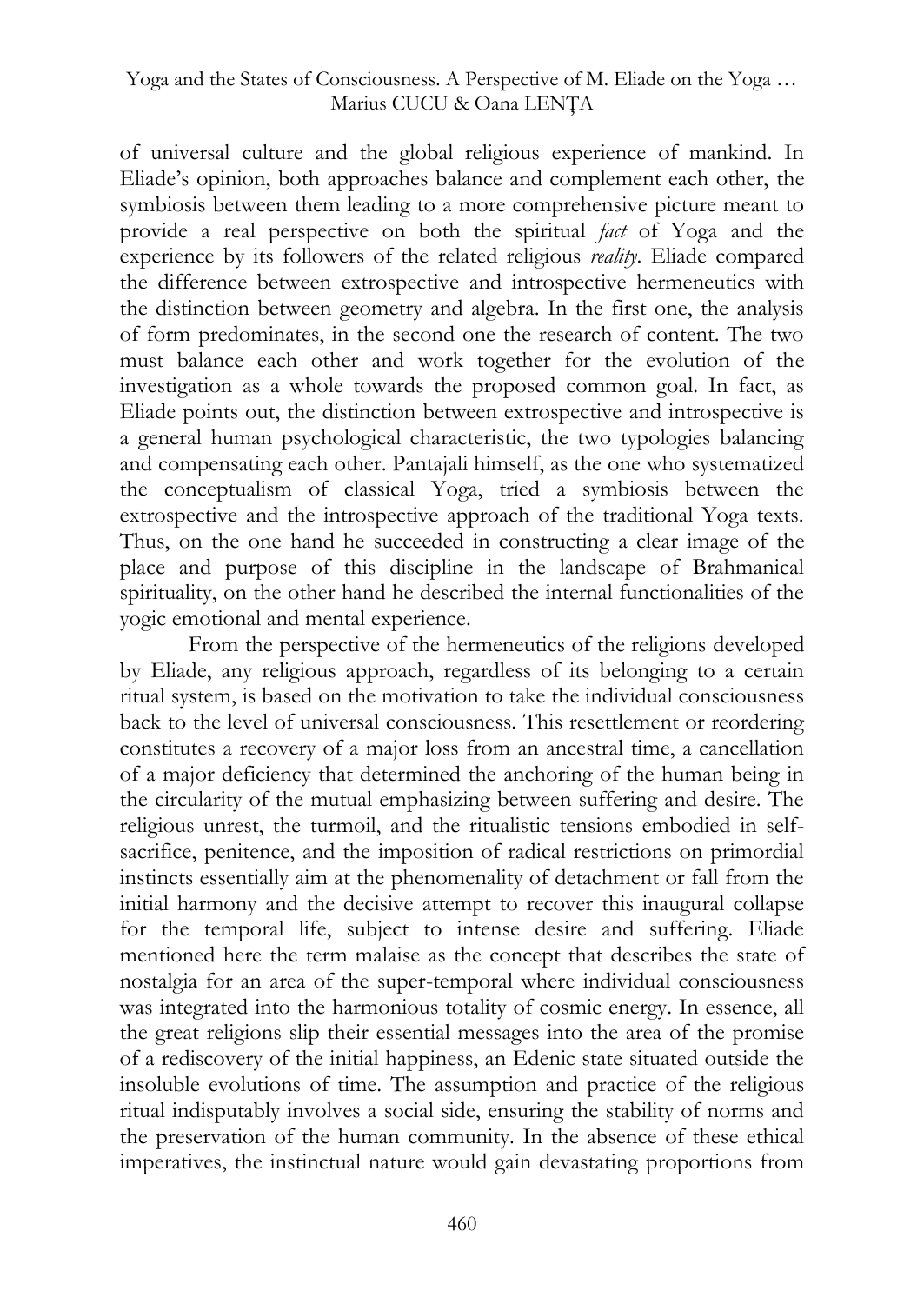the outpouring of its destructive impulses and the human being would experience a rapid process of self-destruction. The containment, the control, the putting under the restriction of the ethical-religious imperatives have managed, for millennia, to allow the progressive dynamics of the human society. But this goal is secondary or, more precisely, it is related to the surface components of the religious phenomenon. Its central target has nothing to do with the urban and social dimension of human life, with the spatio-temporal modalities of the human being. On the contrary, it does not involve the relations to the sphere of the ephemeral, of historical relativity, but the permanent correlation with the dimension of eternity, of the absolute supra-temporal harmony from which the individual consciousness has detached itself and into which it must return. The whole complexity of spatio-temporal life is seen, in this context, as a plan of the decline of consciousness similar to the Platonic cave, a stage of existential and gnoseological rupture between Brahma Brahma, the universal energy of the Creator and Brahma Atman, the individuality of the human soul (Eliade, 1992b). The possibility of dissociation, of disagreement, as Eliade calls it, is, in essence, what the religious language calls sin. Through the act of meditation, asceticism, and the imposition of control over instinctual telluric impulses, which are expressed in the body, the yogin can attain the state of spatial and temporal suspension of consciousness and thus position himself above sin in the sense of liberation from empirical needs dictated by materiality. It is the first step in the ascent to integration into the harmony of Brahma. Indian metaphysics uses the term vidya or jnana to describe this leap of consciousness, which means the process of matching the individual yogic intellect with the supreme intellect of Brahma. Sin, in this sense of the term, designates the opposite process, the removal, the constant distancing, the alienation of the individual consciousness in relation to the supreme or absolute one. In geometric proportions, the greater this distance, the more pronounced sin becomes, and the human spirit encapsulates itself more deeply in the coarseness and pressure of matter. The comparison with the light-dark dialectic is often used in the Brahmanical tradition so that, this mechanism of distance or approach to the absolute consciousness of the Creator is compared to the act of enlightenment when getting close to a powerful source of light, such as the sun, and to the phenomenon of darkness when persevering away from it. The one who attains perfection in meditation, asceticism, and control becomes enlightened, that is, a consciousness that reflects the Brahmanical light being very close to it or even assimilated by its high energies. In the Indian tradition, the term Yoga comes to mean a mystical practice that aims at the harmonization between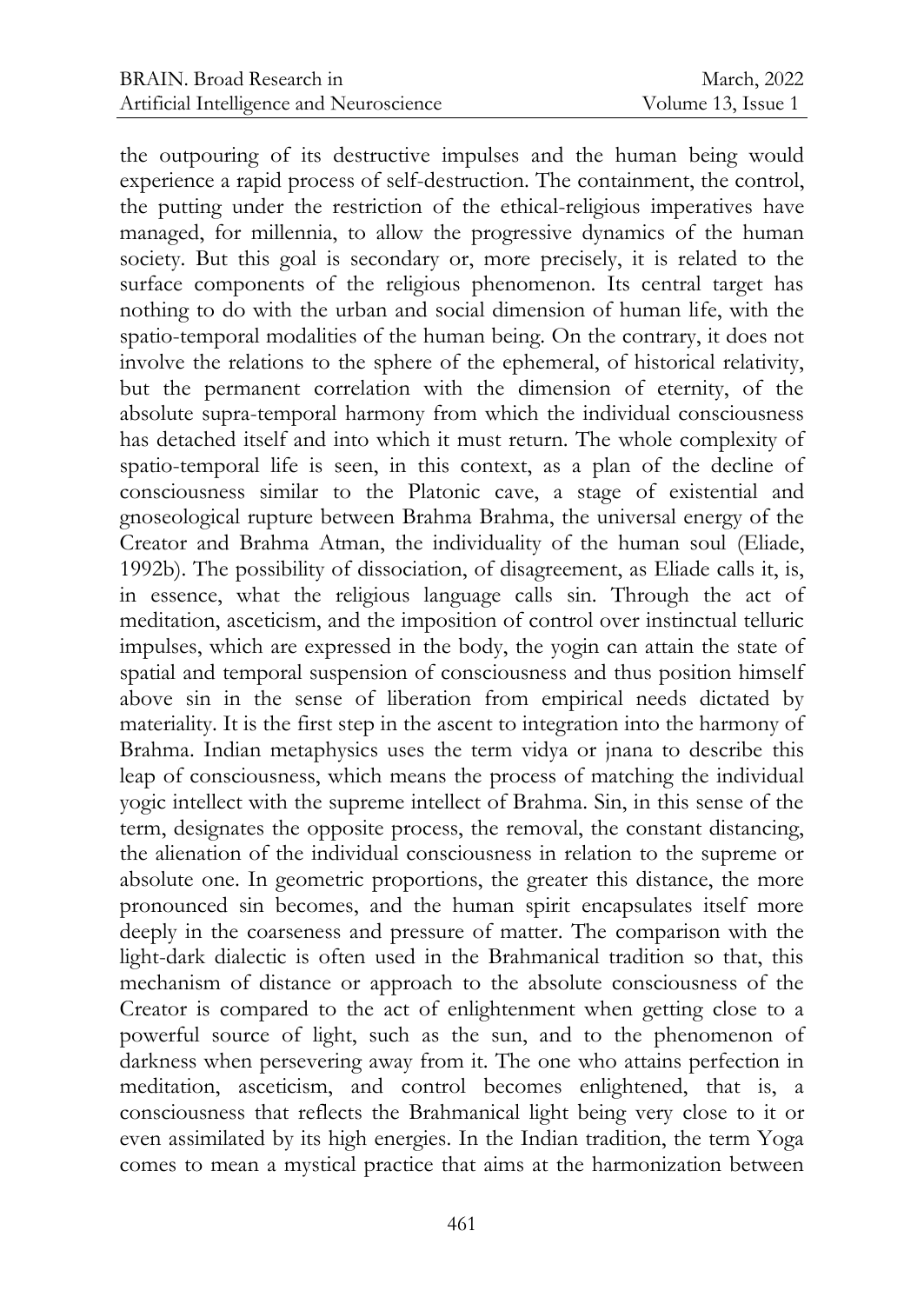*Purusha* and *Ishvara*, between the individual soul and the universal divine soul (Eliade, 1992b). Matter and corporality are seen, in this context, as disturbing, destabilizing factors that prevent the construction of harmonization, of the perfect symbiosis between the two forms of energy. The problem of skepticism in the whole Vedic tradition is also seen in the dimension of yogic experience as a defining one, as Eliade warns. Thus, even if the level of union between the individual and the universal consciousness is reached, it can be easily lost. The karmic principle remains active and any residue or trace of imperfection, of spiritual impurity can determine the declassification of the personal consciousness from the threshold of the fusion with Brahma and the repositioning in the temporality of the cyclicity of suffering-desire. For the Eastern ascetic as well as for the Christian mystic, the world is a valley of lamentation, but moreover, even Eden cannot be acquired irreversibly, the karmic principle being activated even in the supratemporal conditions offered by the image of Brahmanical heaven. Thus, some schools of Vedic thought have argued that the Edenic state is a transitory level for the individual consciousness which, in spite of moral excellence, the spiritual purity that can attain it, must submit to the karmic law of reincarnation and return to the realms of temporality and ephemeral materiality (Eliade, 1992b). Yoga was intended to be a complex of practices and techniques capable of leading the initiate to the state of suspension of karmic imperatives, to the level of total liberation called mukti. In fact, as Eliade notes, the issue of liberating individual consciousness to an eternal universal spiritual background, to an absolute divine consciousness, or to a framework that is not subject to spatio-temporal change was a central theme of the first metaphysical reflections present in the early writings of the *Upanishads*, as a philosophical direction within the vast universe of Vedic texts. Mythological characters, whether civilizing heroes or reforming kings, have constantly taken on metaphysical boundary questions, questions of human destiny, and the possibilities of liberation from the spectre of the ephemeral to a perfect universe, often considered a dimension of the Creator, a the primary source to which the individual spirit must return. This question was already understood in the early Vedic tradition and in the assertions of the Upanishads as the capital element for the whole destiny of the individual consciousness, the central factor of human existence. The sacrament, the ritual, the meditation cannot be conceived as simple exercises of the capacities of the spirit of self-affirmation, as control techniques meant to ensure a passage through life free from the problems of physical and mental affections. It could not be just a matter of mental and physical health. It was about the ancestral theme of salvation, of liberation from the dual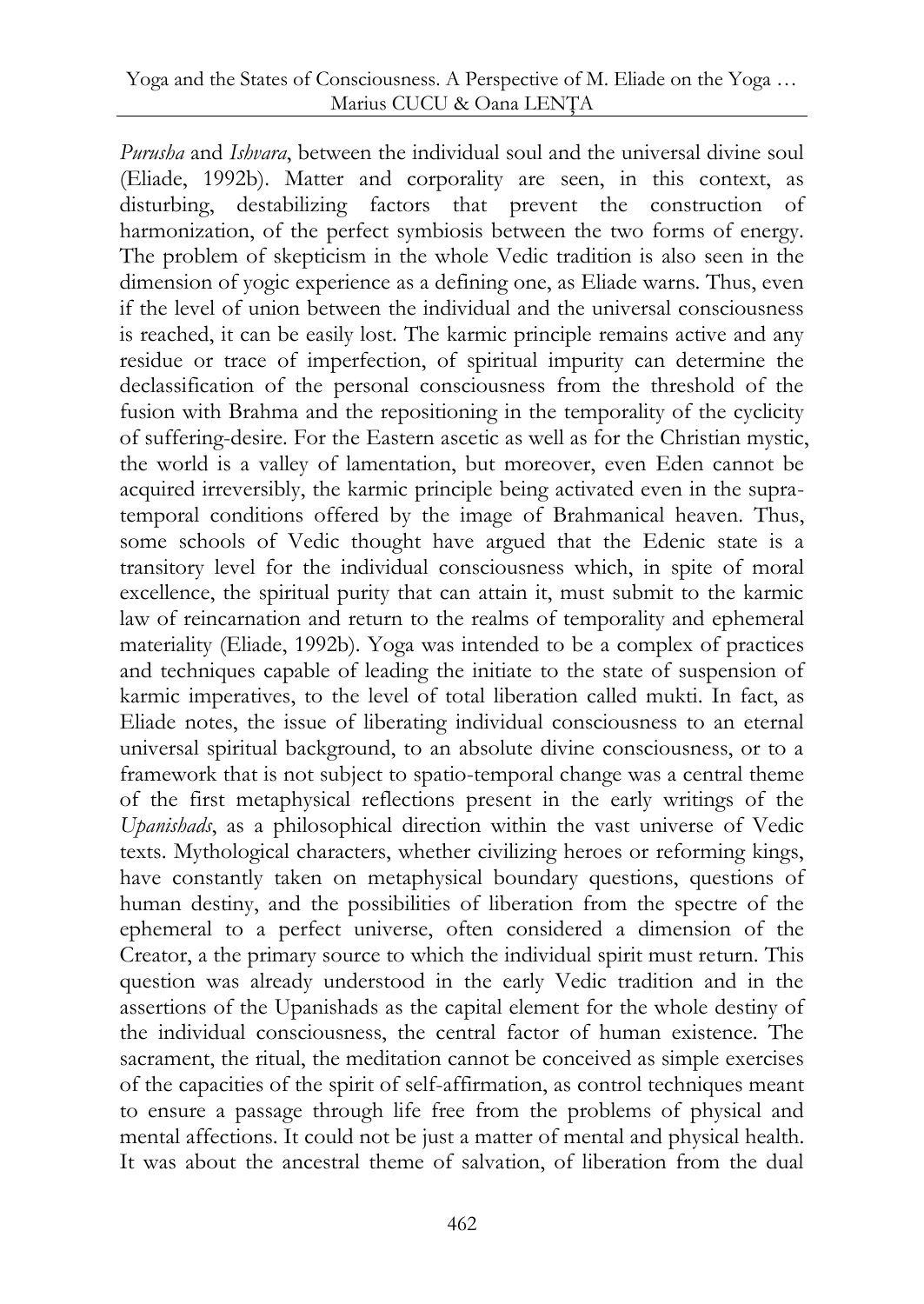circularity of desires and sufferings that define the entire space-time existence. Overcoming the ephemerality could only be achieved, from the Vedic and, implicitly, yogic perspective, through a radical gesture of *elevation*  and *fixation*, as Eliade calls it, an approach to refocus the attention of the spirit from the horizontal projection, at the level of the immanent frames, on a vertical projection only aimed at the transcendence and assimilation into the universality of Brahma's absolute consciousness (Eliade, 1992b). The problem of sacrifice, in this context, acquires an essential permutation. Thus, from the symbolic stage of the ritual of offering sacrifices and burning on the altars of the assumed deities, is made the transfer to the expression of self-sacrifice that is limited to the suspension of breathing, of the instinct of preservation through food and bodily protection. Physiological functions are seen as bearings through which excessive communication with the immanent is achieved and through which matter is kept in captivity. Therefore, the intensive reduction of their activity, the detachment of the attention of the consciousness from their demanding mobilities is imposed as an extremely important task for the yogin. We are witnessing the constant recommendation to perform a mental sacrifice, called by Eliade *ritual internalization*. Although, apparently, the request for a suspension or minimization of physiological activities seems to be fully suggested, in fact, what is intended is their integration into the universal cosmic rhythm, their harmonization with the whole existence and the energy of Brahma. It is more about adjusting any extensions and excesses, any focusing of mental attention on bodily needs and less about canceling or excluding them, which would get the fact of practicing Yoga close to destruction and suicidal tendencies (Eliade, 2000). What is ultimately pursued is not the forced acquisition of a state of holiness or full intelligence, but access to a supreme state of consciousness that does not exclude but encompasses the sphere of corporeality. (Chatterjee, 1988). This perspective of integrating the whole psycho-physical complex into the super-temporal order of Braham finds its apogee, thanks to the contribution of the philosophy of Yoga, in the theological system offered by tantrism, which confirms, once again, the spiritual unity underlying the religious experience of India. Through constant contemplation and asceticism, the attention of consciousness can, therefore, be detached from the labyrinth of temporal life and reconnected to the axiomatic of absolute landmarks, located beyond the complexities of terrestrial life (Eliade, 1992b) this act subjecting the corporality to an effort of subordination and not of extinction. It is the ultimate goal of the yogic approach, the ultimate landmark which, in many forms and valences, has been constantly recommended and resumed throughout the ascetic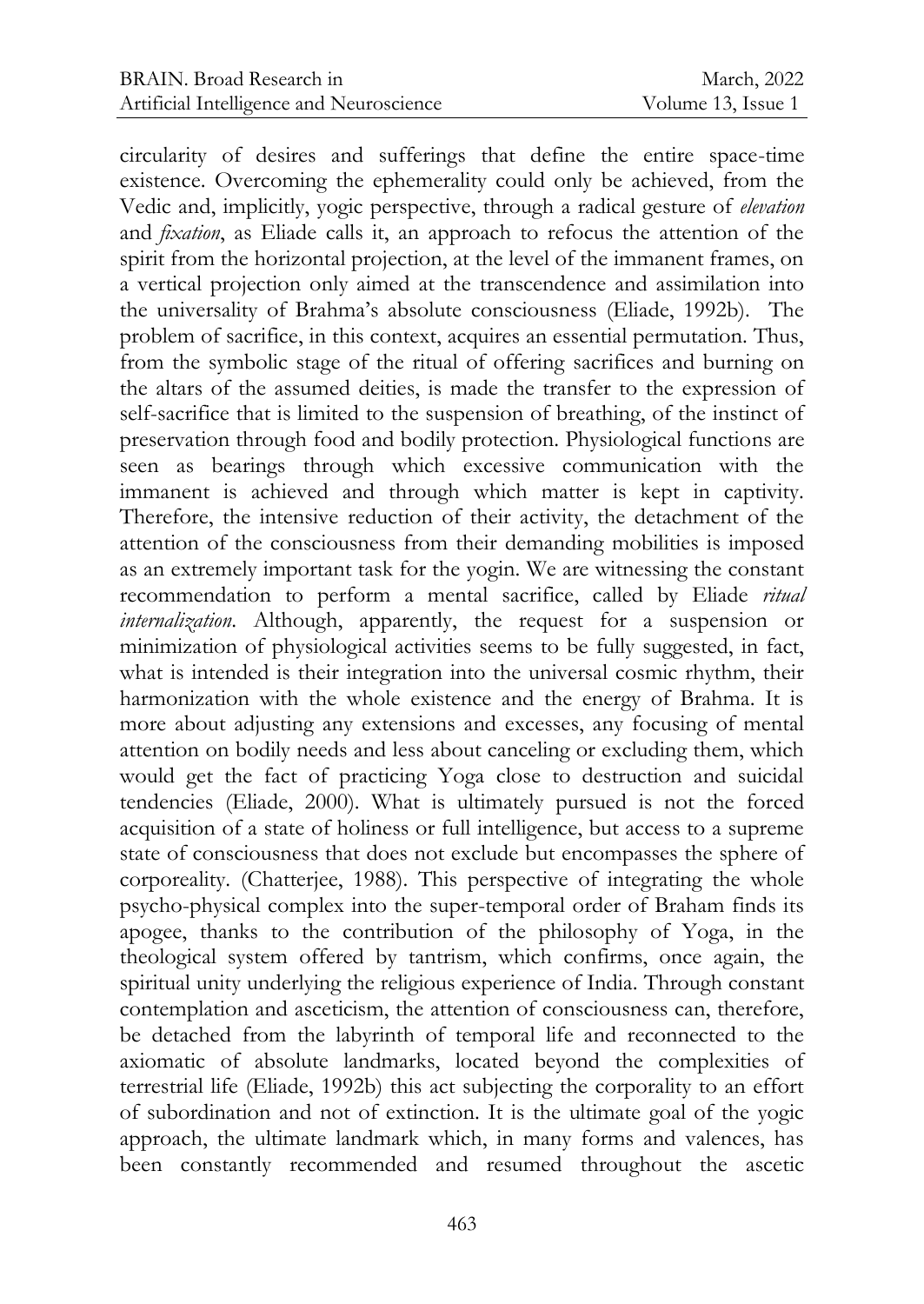experiences of mankind. As claims Frunză (2021): "Meditation techniques – aimed to provide unity and authenticity in the human being ready to build the digital era –can prove efficiency by practicing in various registers of existence. They may also be a unifying factor for the four dimensions of human existence: physical, social, personal and spiritual. Through them, the human being may escape from the world, may abandon all personal conditionings and even escape from the self only to then find oneself and rediscover the ultimate fundamentals of the personal reality."

#### **5. Mircea Eliade's contribution to the new perspective on spiritual reality represented by Yoga. Conceptual interferences.**

Perhaps one of the most important components of Mircea Eliade's contribution to the understanding of Indian spirituality is the fact that he paid attention to the complexity and limitlessness of its resources. Eliade investigated broad levels of Indian religious experience, overcoming the initial Western bias of the supposed Eastern primitivism. What proved to be inaccessible and inconsistent with the axiomatic of Western civilization was too quickly categorized as inferior and irrelevant to the cultural performance of the self-designed civilized world. Eliade pointed out the error of interpreting a different spiritual sphere through the dictionaries and matrices of the Western tradition. Only with the call made by metaphysics to Buddhist thought or with the deepening of psychoanalytic research into the area of Eastern religions did the idea of India's cultural and religious infantilism fade. Eliade joined these efforts and, from the beginning of his scholarly activity, undertook the discovery of new levels of understanding for Indian spirituality, both theoretically, through thoroughly documented studies, and empirically, by practicing, for example, Yoga techniques (Moshe, 2010). In fact, his efforts were in line with the tradition of rediscovering the Indian spiritual universe, a tradition inaugurated by idealistic philosophies, especially by German Romanticism in the early nineteenth century, a European cultural direction that placed particular emphasis on the idea of regaining primordial and archetypal images, the beginnings of mankind but also of ancient languages such as Sanskrit. Concerns in this direction of cultural anthropology and the study of naturist mythology have completed the assumption of a new understanding of the Indian cultural space. Comparative philology, sociology, the history of religions, ethnology began to contribute to index studies from authors such as Max Muller to Georges Dumezil. Associated with this trend of Western culture, Eliade brought to the fore the idea that Indian thought can be considered, in terms of Western metaphysics, as existentialist thinking because, from its inception with the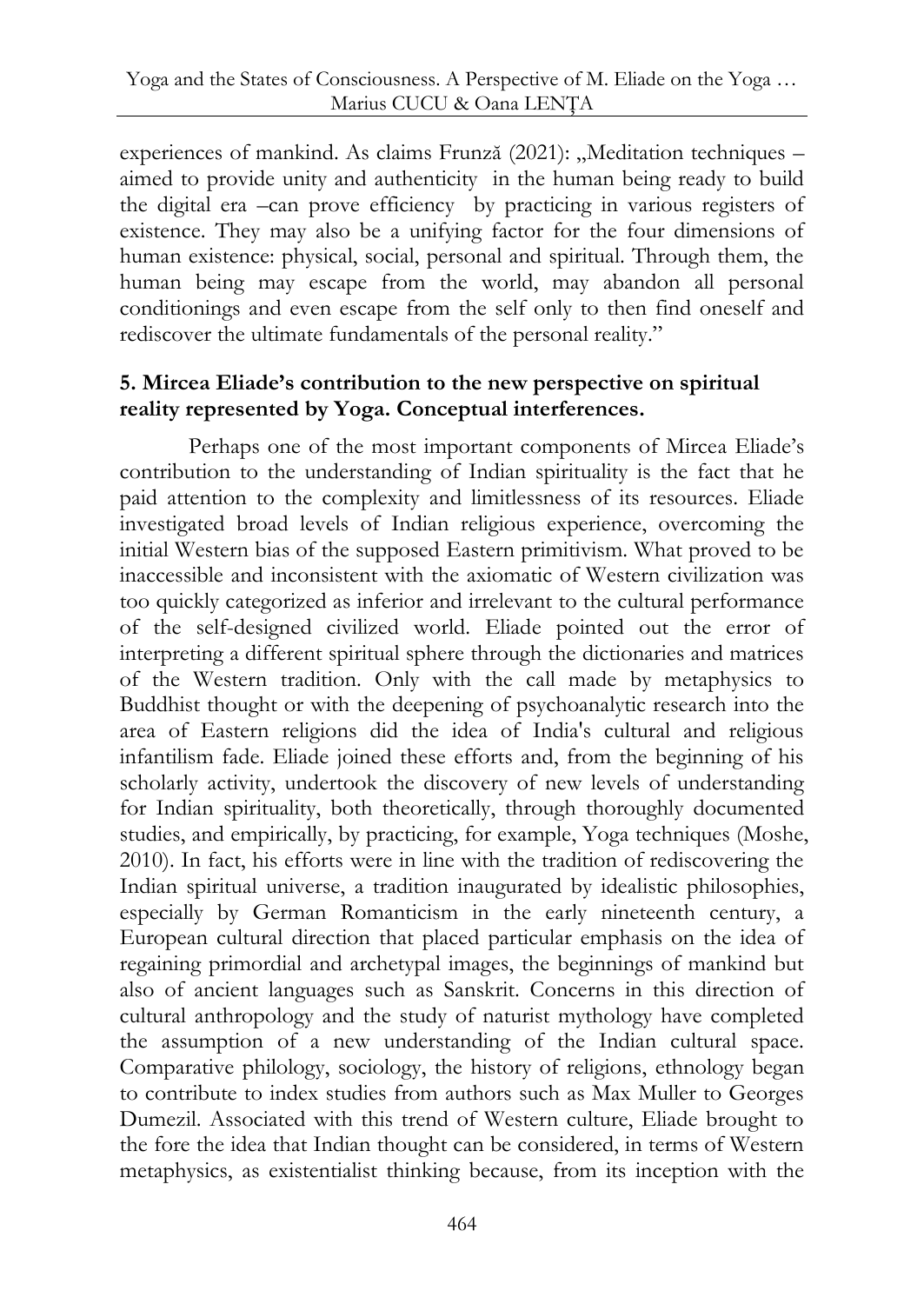early Upanishads, the central issue approached was that of conditioning and de-conditioning the human being. Based on this finding, Eliade believes, several central themes of Indian thought can be crystallized that may be of major interest to Western philosophy: the multiple conditionings of human existence, the temporality and captivity in history, the possibilities of cancelling the despair, the anguish generated by the dissolution and finitude imposed by time. Eliade also pointed out how Indian ascetic thinking and practices approached the problem of the unconscious before abysmal psychology and psychoanalysis, inaugurated and postulated by *Freud* and *Jung*. Eliade reluctantly accepted a resemblance between Yoga and psychoanalysis, noting that, "unlike Freudian psychoanalysis, Yoga does not see only libido in the unconscious" (Eliade, 1992a). "Unlike psychoanalysis, Yoga believes that the subconscious can be dominated by asceticism and even conquered by the techniques of unifying states of consciousness" (Eliade, 1992a). "[...] Yoga is right that the subconscious - paradoxical as it may seem - may be known, dominated and conquered" (Eliade, 1993). Thus, for the vision of Hinduism, in which Buddhism and Yoga can be integrated, the conditioning of the human being has its foundations in the individual unconscious. In order to be able to extinguish the influences of these negative psychic residues, it is necessary to practice asceticism, meditation and prayer. The difference noted by Eliade between the Western psychoanalytic tradition and the Eastern one is that for the first the emphasis is on the exercise of knowledge, the discovery of this area full of negative pulsating accumulations, while for the second, what matters is the practice to cancel the effect of these unconscious sources, with Yoga occupying a central place here. The common conceptual element remains the problem of time and the way of liberation from its mobility that generates the ephemeral, vanity, circularity of desire and suffering and, ultimately, the irreversible advance towards the final existential boundary represented by death (Eliade, 1993).

The immanent-transcendent or time-eternity duality, present in the Western tradition through the Judeo-Christian foundation, proves to be the central theme for the Hindu philosophical vision as well. The principle of liberation to a timeless zone, although it involves major differences, it also includes similar components, the individual ascetic effort being, for example, recommended both in Christian religious experiences and in Brahmanical theology and practice (Sandu, 2021).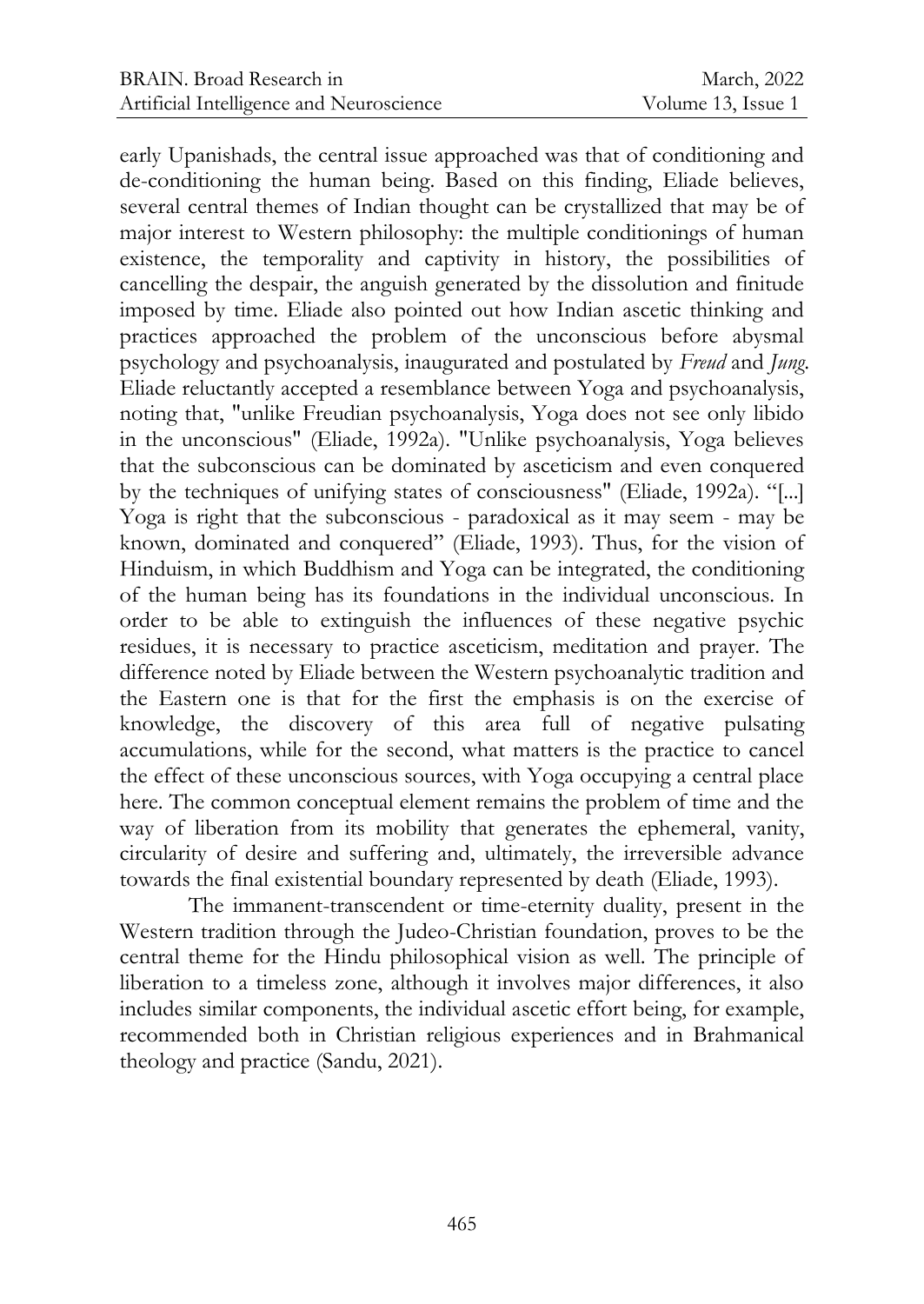## **6. Conclusions**

The undeniable merit of Mircea Eliade is to offer the culture of the twentieth century and its decades, the image of Indian spirituality, in particular the practice of Yoga, as an inexhaustible resource of new perspectives on the meaning of human existence and its possibilities of being related to other levels (states) of consciousness. Mircea Eliade's cultural heritage, regarding the Yoga phenomenon, is not, as it can be seen from his entire fascinating work, a compilation of information and static landmarks, but on the contrary, an invitation to personal interpretations and assumptions regarding the understanding of the human spirit.

Going back to the blatant challenges the contemporary man is dealing with, we recall the studies of some enthusiasts of this research area, e.g. Duan-Porter et al., (2016); Lawrence et.al, (2013; 2017); Richter et al., (2016); Shaffer et al., (1997); Shohani et al., (2018); Streeter et al., (2010); Thayabaranathan et al., (2021; 2018; 2017) and so on, meant to open new horizons for understanding and prospecting physical and mental states in correlation with yoga practices, respectively how yoga can help manage pain, fear, recovery from various ailments and, why not, rediscovering and communicating with the self and the others, rebalancing emotions, reevaluating and recalibrating intrapersonal and interpersonal tensions.

# **References**

Afloroaei, Ş. (2018). *Fabula existențială*. Polirom Publishing.

Breaz, A.-M. (2020). The use of mass media in the social welfare area. *Logos Universality Mentality Education Novelty: Political Sciences*  $\mathcal{Q}$  *European Studies*, *6*(1), 41-50.<https://doi.org/10.18662/lumenpses/6.1/15>

Cave, D. (1993). *Mircea Eliade's Vision for a New Humanism.* Oxford University Press.

- Chatterjee, M. (1988). Comment on J.N. Chubb "The Hindu Metaphysical Tradition on The Meaning of the Absolute". In G.F. McLean & Hugo Meynell (Eds.). *Person and God.* The international society for metaphysics studies in metaphysics. Vol. III. University Press of America <http://www.crvp.org/publications/ISM/ISM-3.pdf>
- Chan, K. M. A., Guerry, A., Balvanera, P., Klain, S., Satterfield, T., Basurto, X., Bostrom, A., Chuenpagdee, R., Gould, R., Halpern, B. S., Hannahs, N., Levine, J., Norton, B., Ruckelshaus, M., Russell, R., Tam, J., & Woodside, U. (2013). Where are 'cultural' and 'social' in ecosystem services: A framework for constructive engagement. *BioScience*, *62*(8), 744–756. <http://dx.doi.org/10.14288/1.0132711>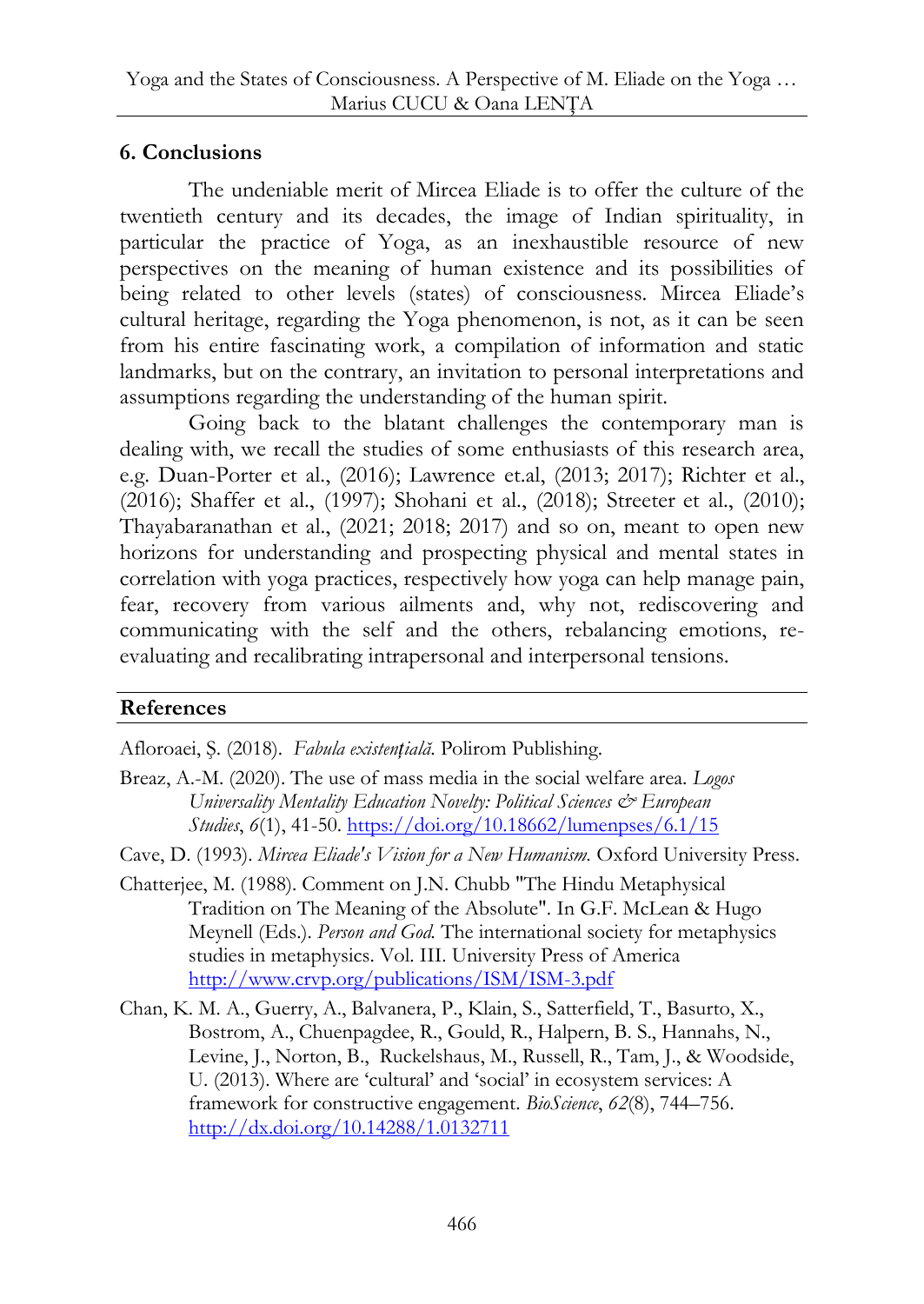- Chu, P., Gotink, R. A., Yeh, G. Y., Goldie, S. J., & Hunink, M. G. (2016). The effectiveness of yoga in modifying risk factors for cardiovascular disease and metabolic syndrome: A systematic review and meta-analysis of randomized controlled trials. *European Journal of Preventive Cardiology, 23*(3), 291- 307[. https://doi.org/10.1177/2047487314562741](https://doi.org/10.1177/2047487314562741)
- Ciubotaru, D. L. (2020). The evolution of mind and reflexive thinking starting from the ancient greeks to stoic philosophers. *Logos Universality Mentality Education Novelty: Philosophy & Humanistic Sciences*, *8*(2), 01-16. <https://doi.org/10.18662/lumenphs/8.2/41>
- Deussen, P. (1992). *The system of the Vedanta.* The open court publishing company: Cornell University Library.
- Deussen, P. (2007). *Filozofia Upanişadelor*. Herald Publishing.
- Duan-Porter, W., Coeytaux, R. R., McDuffie, J. R., Goode, A. P., Sharma, P., Mennella, H., Nagi, A., & Williams, J. W., Jr (2016). Evidence Map of Yoga for Depression, Anxiety, and Posttraumatic Stress Disorder. *Journal of physical activity & health*, *13*(3), 281–288. <https://doi.org/10.1123/jpah.2015-0027>
- Eliade, M. (1992a). *Patañjali şi Yoga*. Humanitas Publishing.
- Eliade, M. (1992b). *Psihologia meditaţiei indiene*. Jurnalul literar Publishing.
- Eliade, M. & Culianu, I. P. (1993). *Dicţionar al religiilor.* Humanitas Publishing.
- Eliade, M. (1993). *Yoga. Nemurire şi libertate*. Humanitas Publishing.
- Eliade, M. (2000). *Tehnici Yoga*. Univers Enciclopedic.
- Freitas, D. A., Holloway, E. A., Bruno, S. S., Chaves, G. S., Fregonezi, G. A., & Mendonça, K. P. (2013). Breathing exercises for adults with asthma. *Cochrane Database Systematic Reviews, 1*(10). <https://doi.org/10.1002/14651858.CD001277.pub3>
- Frunză, S. (2021). Meditation Techniques in the Quest for Balanceand Authenticity. *Journal for the Study of Religions and Ideologies*, *20*(59), 3-18. <https://thenewjsri.ro/index.php/njsri/article/view/52/24>
- Gong, H., Ni, C., Shen, X., Wu, T., & Jiang, C. (2015). Yoga for prenatal depression: A systematic review and meta-analysis. *BMC Psychiatry, 15,* 14. <https://doi.org/10.1186/s12888-015-0393-1>
- Javnbakht, M., Hejazi Kenari, R., & Ghasemi, M. (2009). Effects of yoga on depression and anxiety of women. *Complementary Therapies in Clinical Practice,*  15*(2),* 102–104.<https://doi.org/doi:10.1016/j.ctcp.2009.01.003>
- Lăcătuş, A.-N. . (2020). Meditation and hesychasm A transdisciplinary approach. *Logos Universality Mentality Education Novelty: Philosophy & Humanistic Sciences*, *8*(2), 105-112. <https://doi.org/10.18662/lumenphs/8.2/48>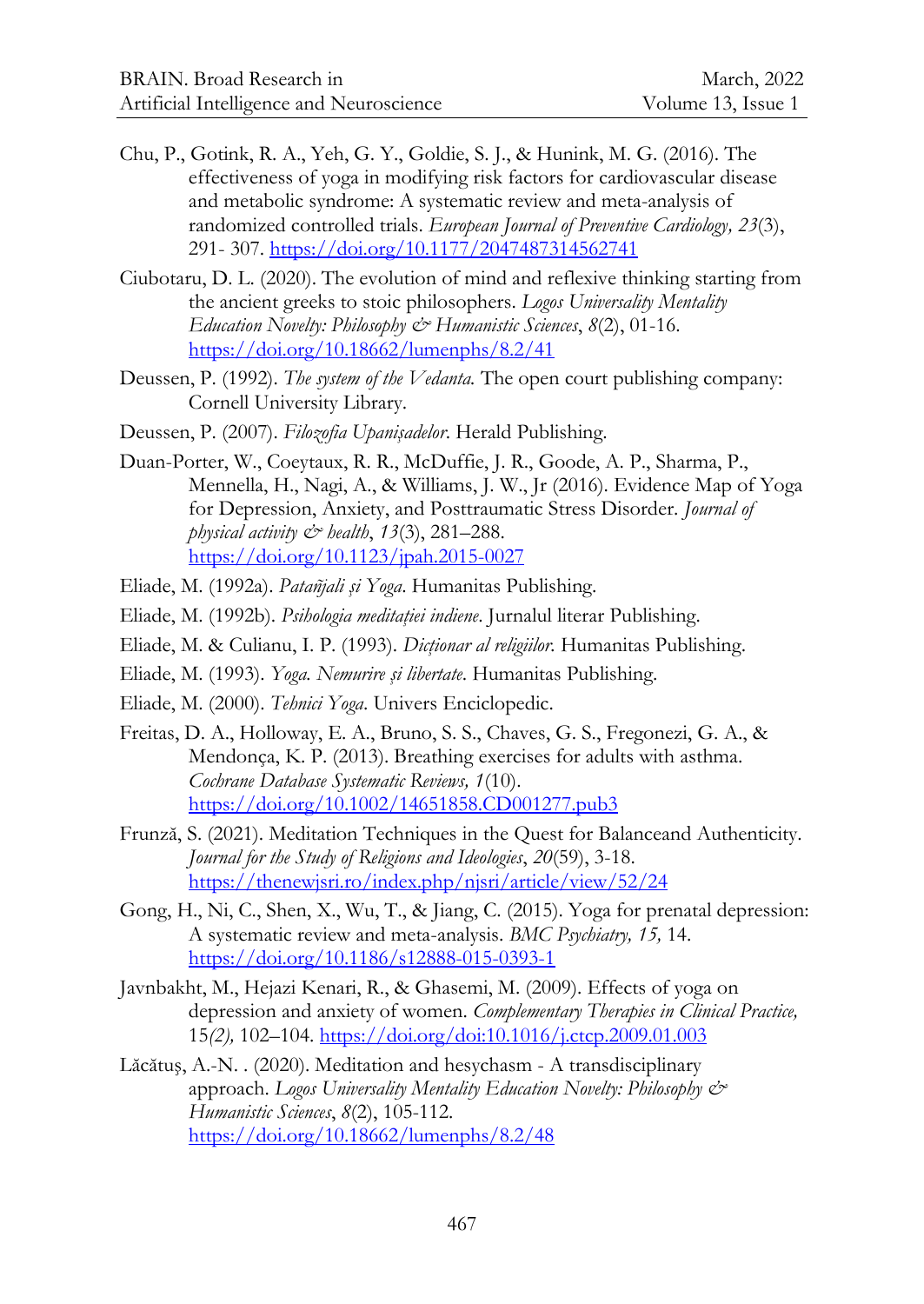- Lawrence, M., Booth, J., Mercer, S., & Crawford, E. (2013). A systematic review of the benefits of mindfulness-based interventions following transient ischemic attack and stroke. *International Journal of Stroke*, *8*(6), 465–474. <https://doi.org/10.1111/ijs.12135>
- Lawrence, M., Celestino Junior, F.T., Matozinho, H.H.S., Govan, L., Booth, J., Beecher, J. (2017). Yoga for stroke rehabilitation. *[Cochrane Database of](https://www.cochranelibrary.com/)  [Systematic Reviews,](https://www.cochranelibrary.com/) 12*(12). <https://doi.org/10.1002/14651858.CD011483.pub2>
- Mitrea, G. (2021). Disease as a social phenomenon. Social pathology in institutionalized people. *Logos Universality Mentality Education Novelty: Social Sciences*, *10*(1), 55-61.<https://doi.org/10.18662/lumenss/10.1/58>
- Moshe, I. (2010). The Camoufl aged Sacred in Mircea Eliade's Self-Perception, Literature, and Scholarship. In C. K. Wedemeyer & W. Doniger (Eds.), *Hermeneutics, Politics, and the History of Religions, The Contested Legacies of Joachim Wach and Mircea Eliade*. Oxford University Press, Inc. <https://doi.org/10.1093/acprof:oso/9780195394337.003.0008>
- Penman, S., Cohen, M., Stevens, P., & Jackson, S. (2012). Yoga in Australia: Results of a national survey. *International Journal of Yoga*, *5*(2), 92-101. <https://doi.org/doi:10.4103/0973-6131.98217>
- Richter, S., Tietjens, M., Ziereis, S., Querfurth, S., & Jansen, P. (2016). Yoga Training in Junior Primary School-Aged Children Has an Impact on Physical Self-Perceptions and Problem-Related Behavior. *Frontiers in Psychology, 7,* 203.<https://doi.org/10.3389/fpsyg.2016.00203>
- Sandu, A. (2008). *Studii in Filosofia Orientului* [Studies on the philosophy of the Orient]. Lumen.
- Sandu, A. (2021). *Filosofia Orientului și fizica modernă*. Lumen.
- Shaffer, H.J., LaSalvia, T.A., & Stein J.P. (1997). Comparing Hatha yoga with dynamic group psychotherapy for enhancing methadone maintenance treatment: A randomized clinical trial. *Alternative Therapies in Health and Medicine, 3*(4), 57–66.<https://pubmed.ncbi.nlm.nih.gov/9210777/>
- Shohani, M., Badfar, G., Nasirkandy, M. P., Kaikhavani, S., Rahmati, S., Modmeli, Y., Soleymani, A. & Azami, M. (2018). The Effect of Yoga on Stress, Anxiety, and Depression in Women. *International journal of preventive medicine*, *9*(1), 21. [https://doi.org/10.4103/ijpvm.IJPVM\\_242\\_16](https://doi.org/10.4103/ijpvm.IJPVM_242_16)
- Streeter, C. C., Whitfield, T. H., Owen, L., Rein, T., Karri, S. K., Yakhkind, A., Perlmutter, R., Prescot, A., Renshaw, P. F., Ciraulo, D. A., & Jensen, J. E. (2010). Effects of yoga versus walking on mood, anxiety, and brain GABA levels: A randomized controlled MRS study. *[The Journal of Alternative and](https://www.liebertpub.com/journal/acm)  [Complementary Medicine,](https://www.liebertpub.com/journal/acm) 16*(11), 1145–1152. <https://doi.org/10.1089/acm.2010.0007>